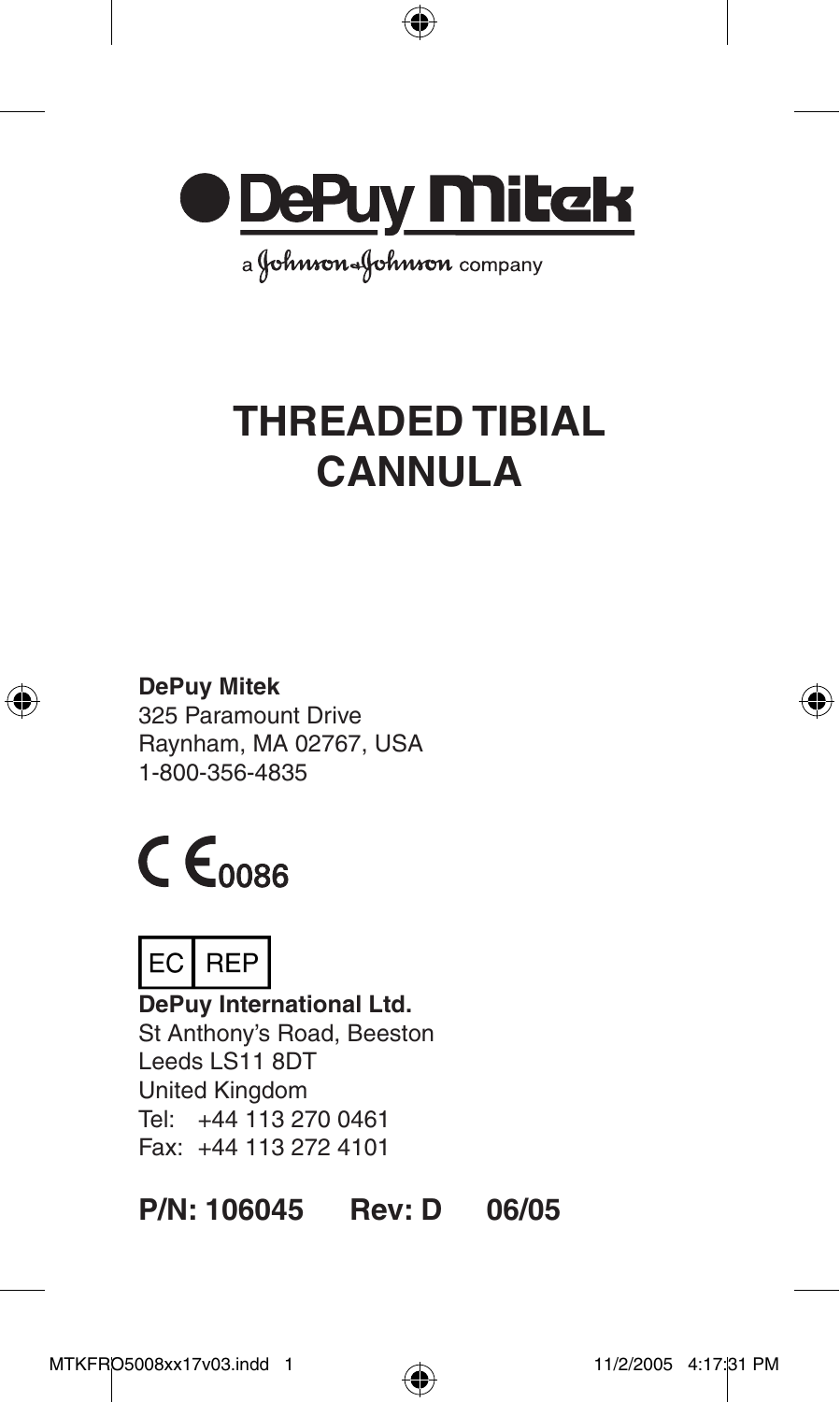

## **ENGLISH**

### **MITEK THREADED TIBIAL CANNULA**

#### **Rx Only (USA only)**

#### **DESCRIPTION**

The Mitek Threaded Tibial Cannula is designed for arthroscopic surgical use primarily to plug the tibial tunnel and/or portals. The cannula is tapered and threaded to maintain its place during use over a range of tunnel diameters. The cannula seal is designed to minimize fluid leakage.

#### **MATERIAL**

**Tunnel Plug:** Polyethylene **Dam/Seal:** Silicone

#### **INDICATIONS**

Intended for arthroscopic surgical use to plug the tibial tunnel and/or maintain portals during insertion or extraction of instruments.

#### **CONTRAINDICATIONS**

Procedures other than arthroscopic techniques are contraindicated.

#### **WARNINGS**

Do not resterilize. The Mitek Threaded Tibial Cannula is provided sterile, for single use only. Discard any open, unused product.

#### **PRECAUTIONS**

- 1. A surgeon should not begin clinical use of the Mitek Threaded Tibial Cannula without reviewing the instructions for use.
- 2. Wear eye protection during the use of this device.

#### **INSTRUCTIONS FOR USE**

- 1. Gently thread the tapered Threaded Tibial Cannula into the previously drilled tunnel until resistance is felt.
- 2. Instruments may be inserted through the seal without significant loss of fluid.

#### **STERILIZATION**

The Mitek Threaded Tibial Cannula is provided sterile. Do not attempt to resterilize.

#### **STORAGE**

Store in a cool, dry place (below 80°F or 26°C). Once opened, the device should be used in surgery or discarded. Do not use after expiration date.

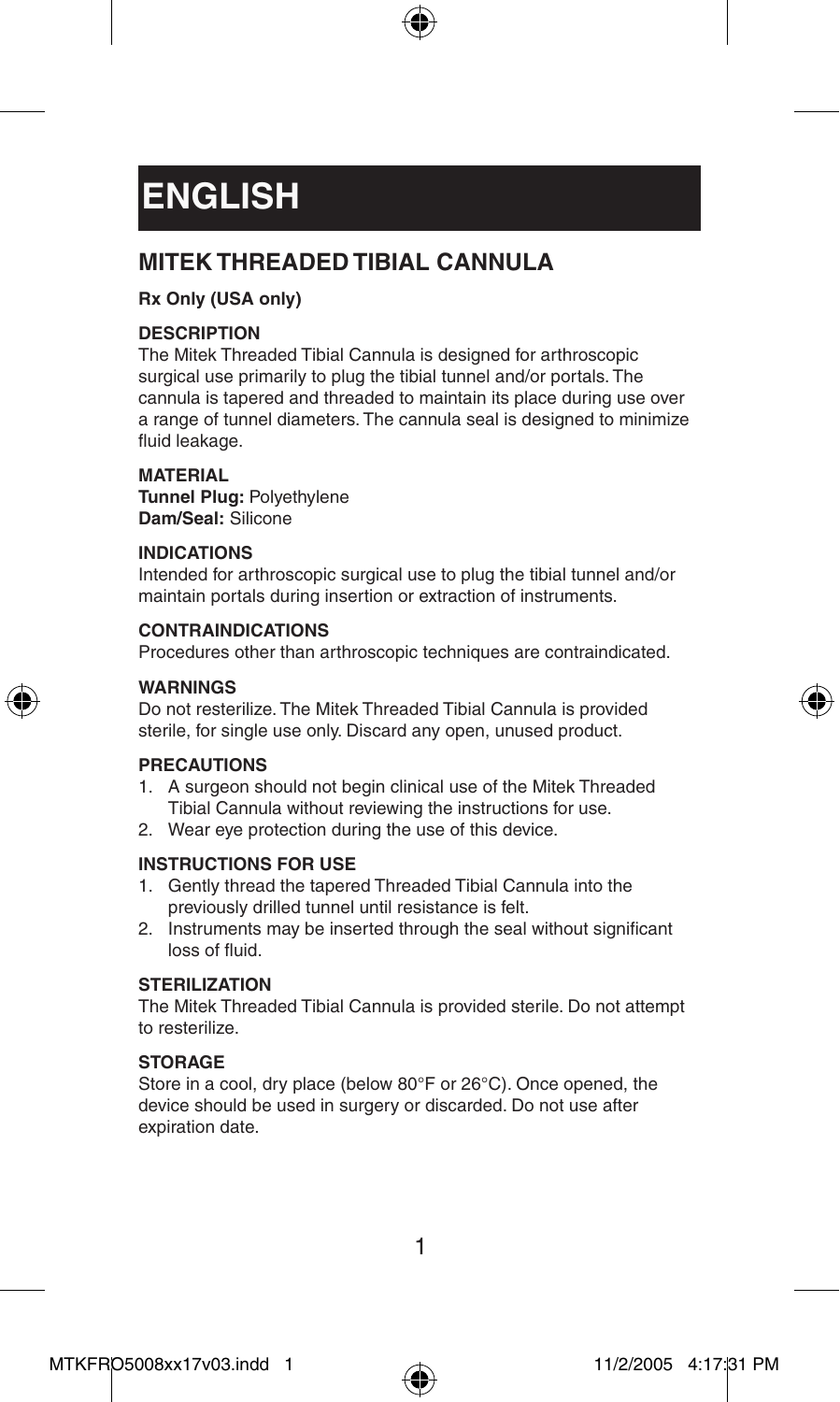

## **ESPAÑOL**

## **CÁNULA TIBIAL ROSCADA MITEK**

#### **DESCRIPCIÓN**

La cánula tibial roscada Mitek está diseñada para uso quirúrgico artroscópico, principalmente para tapar el túnel y/o portales tibiales. La cánula es roscada y tiene forma cónica, lo cual permite mantenerla en su lugar durante su utilización con túneles de diferentes diámetros. Posee además un sello para reducir al mínimo la pérdida de fluido.

#### **MATERIAL**

**Tapón de túnel:** polietileno **Dique/Sello:** silicona

#### **INDICACIONES**

Su uso está indicado en cirugía artroscópica para tapar el túnel y/o portales tibiales durante la inserción o extracción de instrumentos.

#### **CONTRAINDICACIONES**

Su uso está contraindicado en intervenciones que no utilicen técnicas artroscópicas.

#### **ADVERTENCIAS**

No reesterilizar. La cánula tibial roscada Mitek se suministra estéril, para uso en un solo paciente. Deseche toda cánula abierta que no haya sido utilizada.

#### **PRECAUCIONES**

- 1. Antes de comenzar a utilizar clínicamente la cánula tibial roscada Mitek, se recomienda al cirujano leer detenidamente las instrucciones de uso.
- 2. Utilice protección ocular durante el uso de este instrumento.

#### **INSTRUCCIONES DE USO**

- 1. Enrosque suavemente la cánula tibial roscada cónica en el canal previamente perforado hasta que sienta resistencia.
- 2. Los instrumentos pueden introducirse a través del sello sin que se produzca una pérdida significativa de fluido.

#### **ESTERILIZACIÓN**

La cánula tibial roscada Mitek se suministra estéril. No intente reesterilizarla.

#### **CONSERVACIÓN**

Guardar en un lugar fresco y seco (por debajo de los 26 °C). Una vez abierto, el instrumento debe utilizarse en la cirugía o desecharse. No utilizar una vez transcurrida la fecha de caducidad.



 $\mathfrak{p}$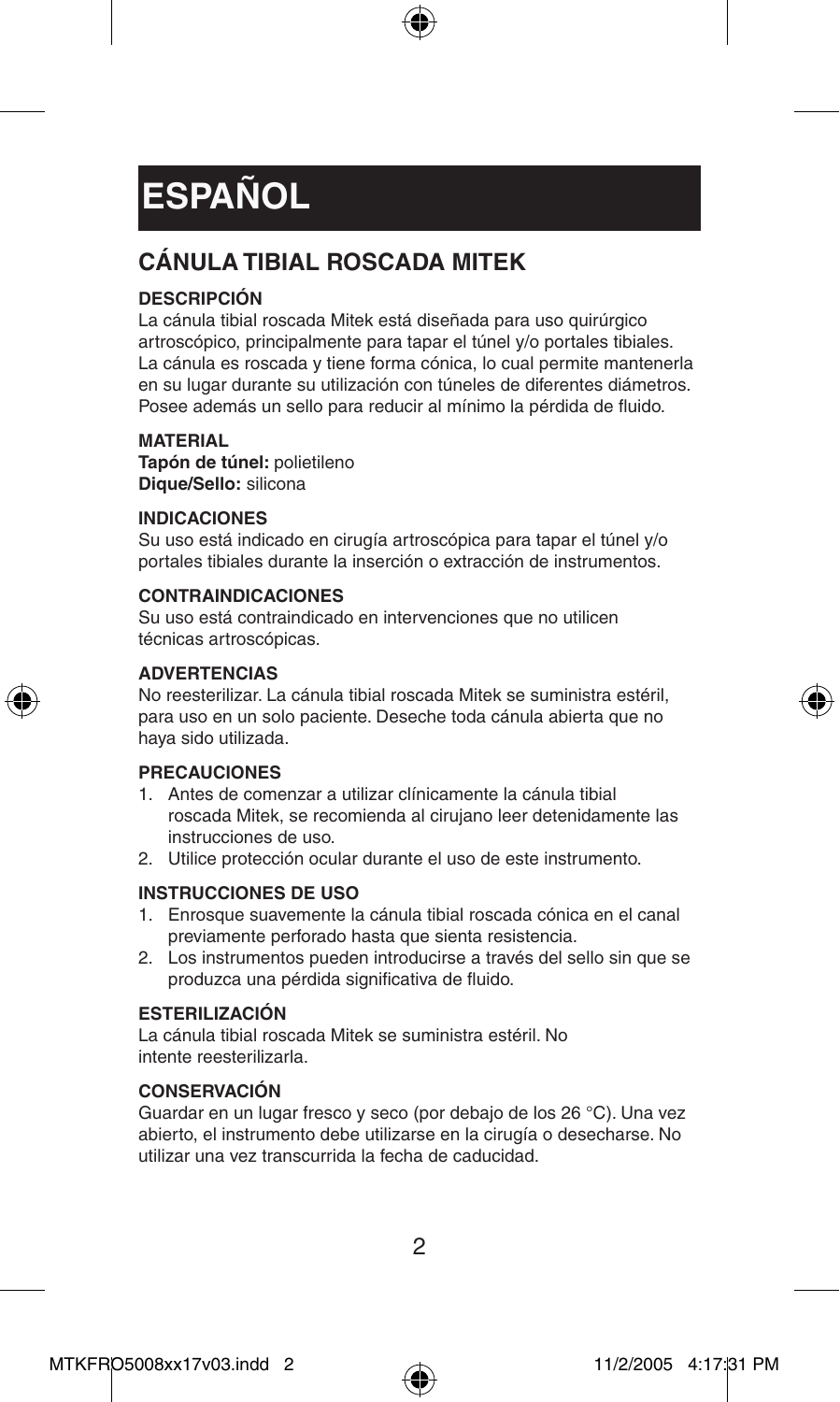

## **ITALIANO**

### **CANNULA TIBIALE FILETTATA MITEK**

#### **DESCRIZIONE**

La cannula tibiale filettata Mitek è prevista per l'arthroscopia usta principalmente a otturare lil tunnel e/o i portali tibiali. La cannula è conica e filettata in modo da restare in posizione durante l'uso, anche in caso di canalizzazioni di diametri diversi. La membrana della cannula è stato progettato al fine di ridurre la perdita di liquidi.

#### **MATERIALE**

**Otturatore della canalizzazione:** polietilene **Membrana:** silicone

#### **INDICAZIONI**

Destinato ad uso chirurgico artroscopico per otturare la canalizzazione tibiale e/o mantenere i portali durante l'inserimento o l'estrazione di strumenti.

#### **CONTROINDICAZIONI**

Sono controindicati gli interventi che non siano di tecnica artroscopica.

#### **AVVERTENZE**

Non risterilizzare. La cannula tibiale filettata Mitek viene fornita sterile ed è monouso. Smaltire tutti i prodotti aperti non usati.

#### **PRECAUZIONI**

- 1. Il chirurgo non dovrà dare inizio all'uso clinico della cannula tibiale filettata Mitek senza aver esaminato le istruzioni per l'uso.
- 2. Indossare una protezione per gli occhi durante l'uso di questo dispositivo.

#### **ISTRUZIONI PER L'USO**

- 1. Avvitare delicatamente la cannula tibiale filettata Mitek conica nella canalizzazione perforata in precedenza finché non si avverte resistenza.
- 2. È possibile inserire gli strumenti attraverso il sigillo senza alcuna perdita significativa di fluido.

#### **STERILIZZAZIONE**

La cannula tibiale filettata Mitek viene fornita sterile. Non risterilizzare.

#### **CONSERVAZIONE**

Conservare in un luogo fresco e asciutto (al di sotto dei 26 °C). Una volta aperto, usare il dispositivo per un intervento chirurgico o smaltirlo immediatamente. Non usare dopo la data di scadenza.

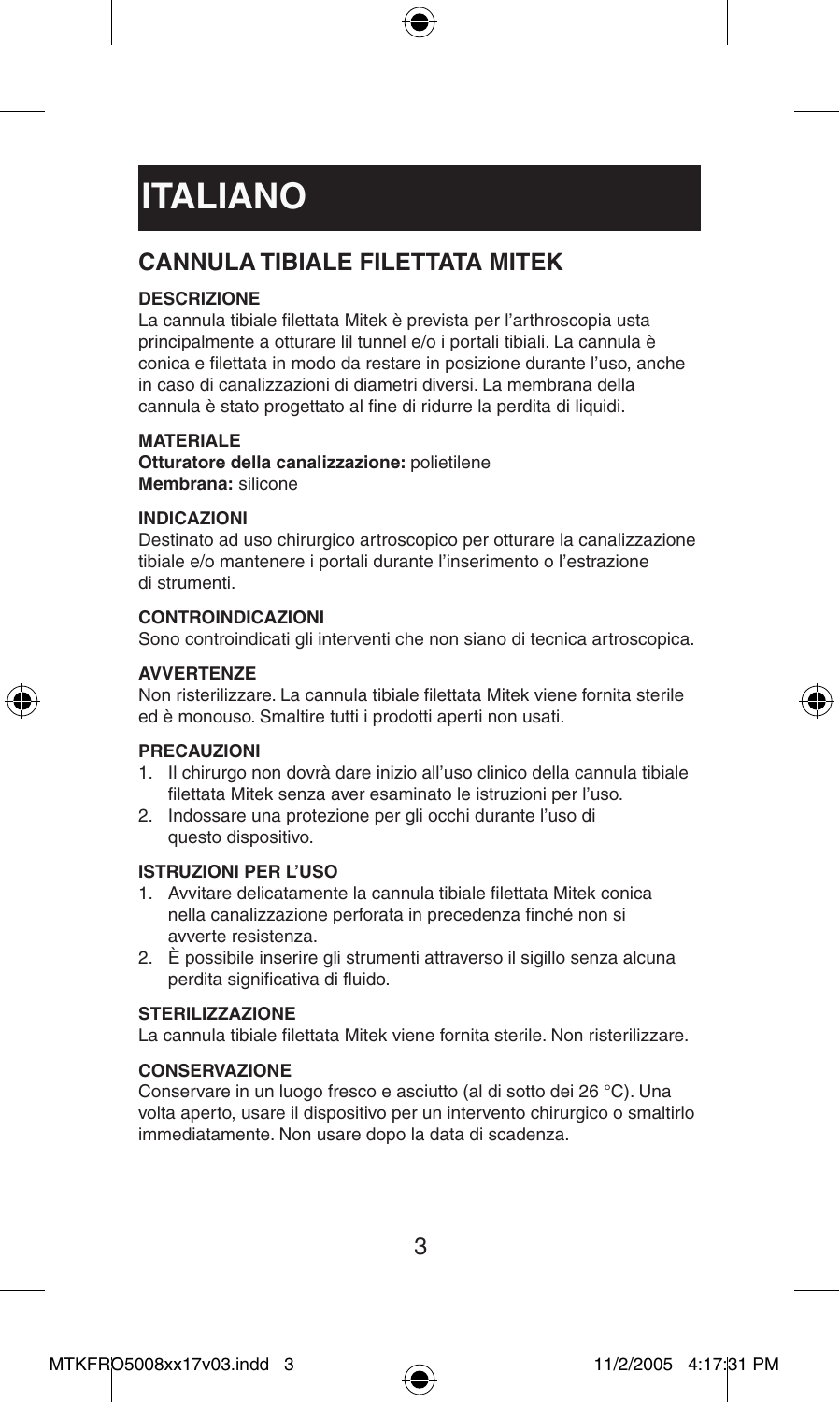

## **DEUTSCH**

### **MITEK TIBIA-GEWINDEKANÜLE**

#### **BESCHREIBUNG**

Die Mitek Tibia-Gewindekanüle ist für arthroskopische chirurgische Verfahren indiziert und wird vor allem zum Verpropfen von Tibia-Tunnel und/oder Öffnungen verwendet. Die Kanüle ist konisch und mit einem Gewinde versehen, um bei verschiedenen Tunneldurchmessern einen festen Sitz zu gewährleisten. Die Kanülendichtung minimiert das Austreten von Flüssigkeit.

#### **MATERIAL**

**Tunnel-Propfen:** Polyethylen **Damm/Dichtung:** Silikon

#### **INDIKATIONEN**

Indiziert für arthroskopische chirurgische Verfahren, um den Tibia-Tunnel zu verpropfen und/oder um beim Einsetzen oder Extrahieren von Instrumenten einen Zugang offen zu halten.

#### **KONTRAINDIKATIONEN**

Andere Verfahren als arthroskopische sind kontraindiziert.

#### **WARNHINWEISE**

Nicht resterilisieren. Die Mitek Tibia-Gewindekanüle wird steril geliefert und ist nur für den Einmalgebrauch bestimmt. Geöffnete und unbenutzte Produkte entsorgen.

#### **VORSICHTSMASSNAHMEN**

- 1. Ein Arzt sollte die Mitek Tibia-Gewindekanüle nicht klinisch einsetzen, ohne zuvor die Gebrauchsanweisung zu lesen.
- 2. Es wird empfohlen eine Schutzbrilee zum tragen.

#### **GEBRAUCHSANWEISUNG**

- 1. Die konische Tibia-Gewindekanüle vorsichtig in den zuvor gebohrten Tunnel eindrehen, bis ein Widerstand zu spüren ist.
- 2. Instrumente können ohne starken Flüssigkeitsverlust durch die Dichtung hindurch eingesetzt werden.

#### **STERILISATION**

Die Mitek Tibia-Gewindekanüle wird steril geliefert. Nicht resterilisieren.

#### **LAGERUNG**

Kühl und trocken lagern (unter 26 °C). Sobald die Packung geöffnet wurde, sollte das Gerät klinisch verwendet oder entsorgt werden. Nicht nach dem Verfallsdatum verwenden.

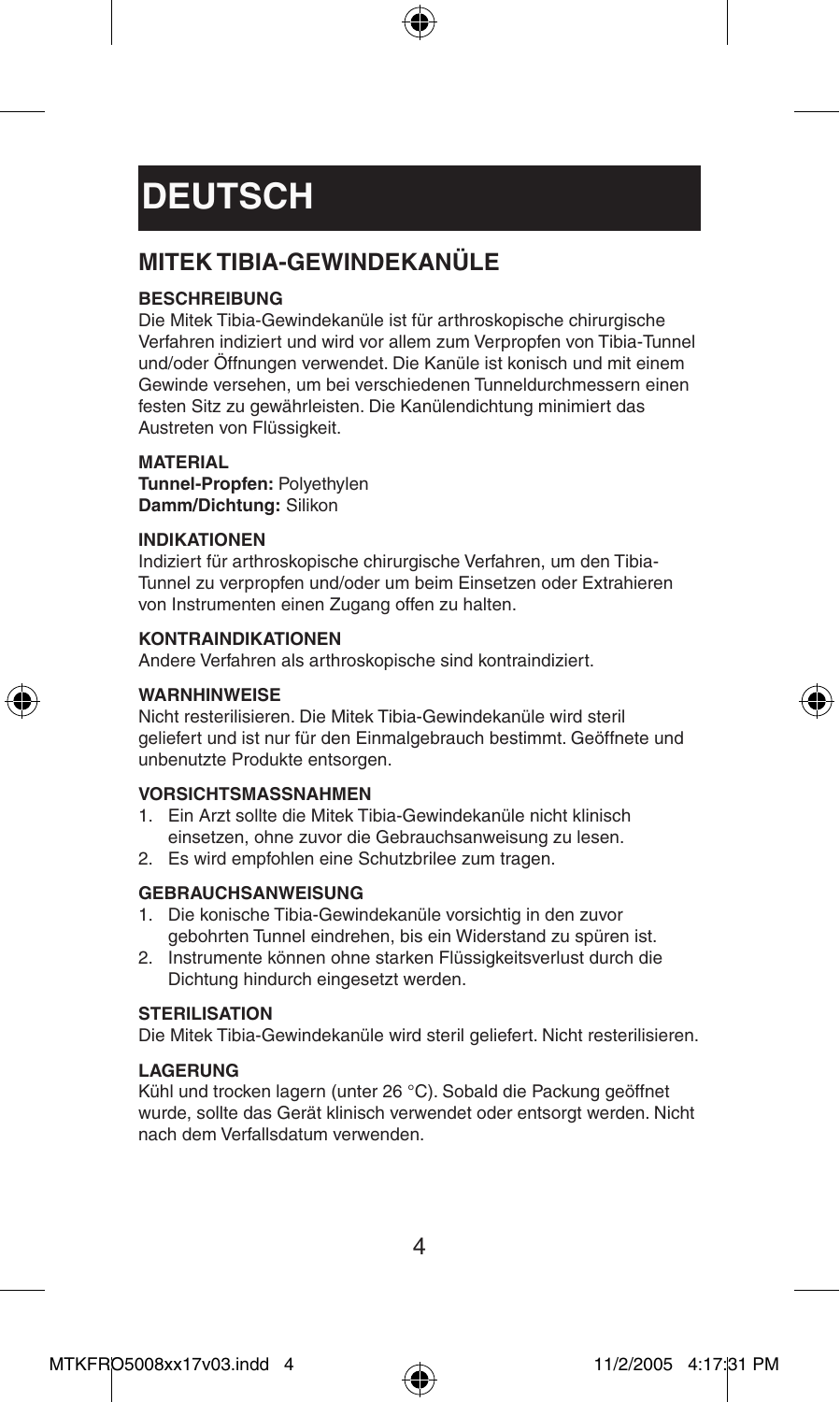

## **FRANÇAIS**

### **CANULE TIBIALE FILETEE MITEK**

#### **DESCRIPTION**

La canule tibiale filetée Mitek est conçue pour être utilisée en chirurgie arthroscopique, essentiellement pour obturer le tunnel tibial et/ou les portes. La canule est effilée et filetée pour rester en place au cours de l'utilisation, quel que soit le diamètre du tunnel. Le joint de la canule est conçu pour réduire au minimum les fuites de liquide.

#### **MATERIAU**

**Bouchon du tunnel :** polyéthylène **Digue/joint :** silicone

#### **INDICATIONS**

Utilisation en chirurgie arthroscopique pour obturer le tunnel tibial et/ou maintenir les portes au cours de l'introduction ou de l'extraction d'instruments.

#### **CONTRE-INDICATIONS**

Les interventions autres que les techniques arthroscopiques sont contre-indiquées.



#### **MISES EN GARDE**

Ne pas restériliser. La canule tibiale filetée Mitek est fournie stérile, pour un usage unique. Jeter tout produit non utilisé dont l'emballage a été ouvert.

#### **PRECAUTIONS**

- 1. Le chirurgien doit lire toutes les instructions avant de commencer l'utilisation clinique de la canule tibiale filetée Mitek.
- 2. Porter une protection oculaire au cours de l'utilisation de cet instrument.

#### **INSTRUCTIONS**

- 1. Introduire doucement la canule tibiale filetée et effilée dans le tunnel préalablement foré jusqu'à sentir une résistance.
- 2. Des instruments peuvent être introduits dans le joint sans perte considérable de liquide.

#### **STERILISATION**

La canule tibiale filetée Mitek est fournie stérile. Ne pas essayer de la restériliser.

#### **CONSERVATION**

Conserver dans un endroit sec et frais (en dessous de 26 °C). Une fois ouvert, l'instrument doit être utilisé en chirurgie ou jeté. Ne pas utiliser au-delà de la date de péremption.

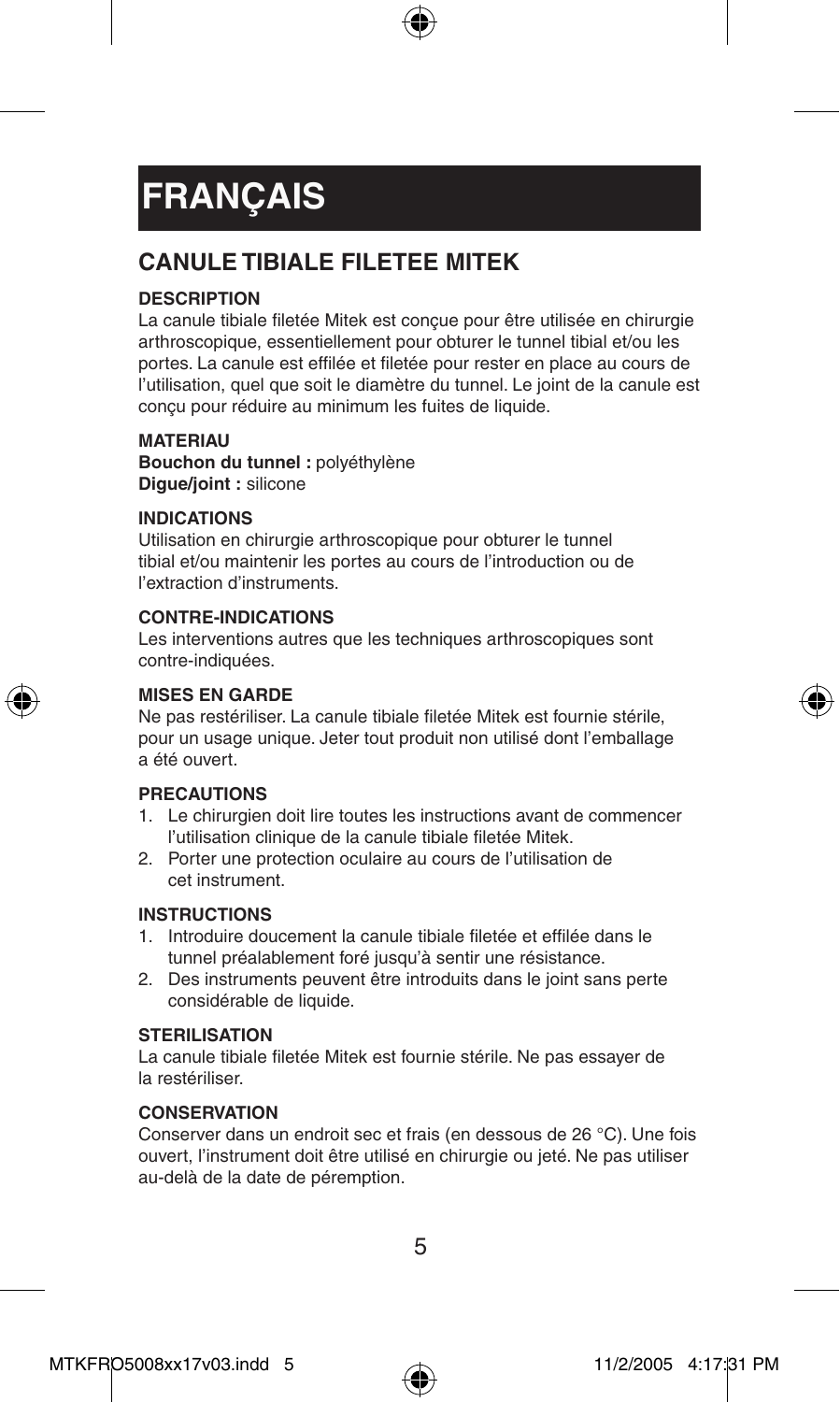

## **NEDERLANDS**

### **DE MITEK TIBIACANULE MET SCHROEFDRAAD**

#### **BESCHRIJVING**

De Mitek tibiacanule met schroefdraad is bedoeld voor gebruik bij artroscopische chirurgie, voornamelijk om de tibiakanalen en/of toegangspoorten af te sluiten. De canule loopt taps toe en heeft een schroefdraad. De canule-afsluiting is ontworpen om vloeistoflekkage zo gering mogelijk te maken.

#### **MATERIAAL**

**Tunnelplug:** Polyethyleen **Afsluiting:** Siliconen

#### **INDICATIES**

Bedoeld voor gebruik bij artroscopische chirurgie om het tibiakanaal af te sluiten en/of de openingen voor het inbrengen en uithalen van instrumenten open te houden.

#### **CONTRA-INDICATIES**

Gebruik bij andere procedures dan artroscopie is gecontra-indiceerd.

#### **WAARSCHUWINGEN**

Niet opnieuw steriliseren. De Mitek tibiacanule met schroefdraad wordt steriel geleverd en is voor eenmalig gebruik. Producten die geopend zijn, moeten worden weggeworpen, ook als ze nog niet zijn gebruikt.

#### **VOORZORGEN**

- 1. Een chirurg dient de Mitek tibiacanule met schroefdraad niet klinisch te gaan gebruiken zonder eerst de gebruiksaanwijzing te bestuderen.
- 2. Draag oogbescherming bij het gebruik van dit instrument.

#### **GEBRUIKSAANWIJZING**

- 1. Draai de taps toelopende tibiacanule met schroefdraad voorzichtig in het voorgeboorde kanaal tot er een weerstand wordt gevoeld.
- 2. Instrumenten kunnen door de afsluiting heen worden ingebracht zonder noemenswaardige vloeistoflekkage.

#### **STERILISATIE**

De Mitek tibiacanule met schroefdraad wordt steriel geleverd. Niet opnieuw proberen te steriliseren.

#### **OPSLAG**

Opslaan op een koele, droge plaats (minder dan 26 °C). Als de verpakking eenmaal is geopend, moet het instrument voor chirurgie worden gebruikt of worden weggeworpen. Niet gebruiken na de uiterste gebruiksdatum.

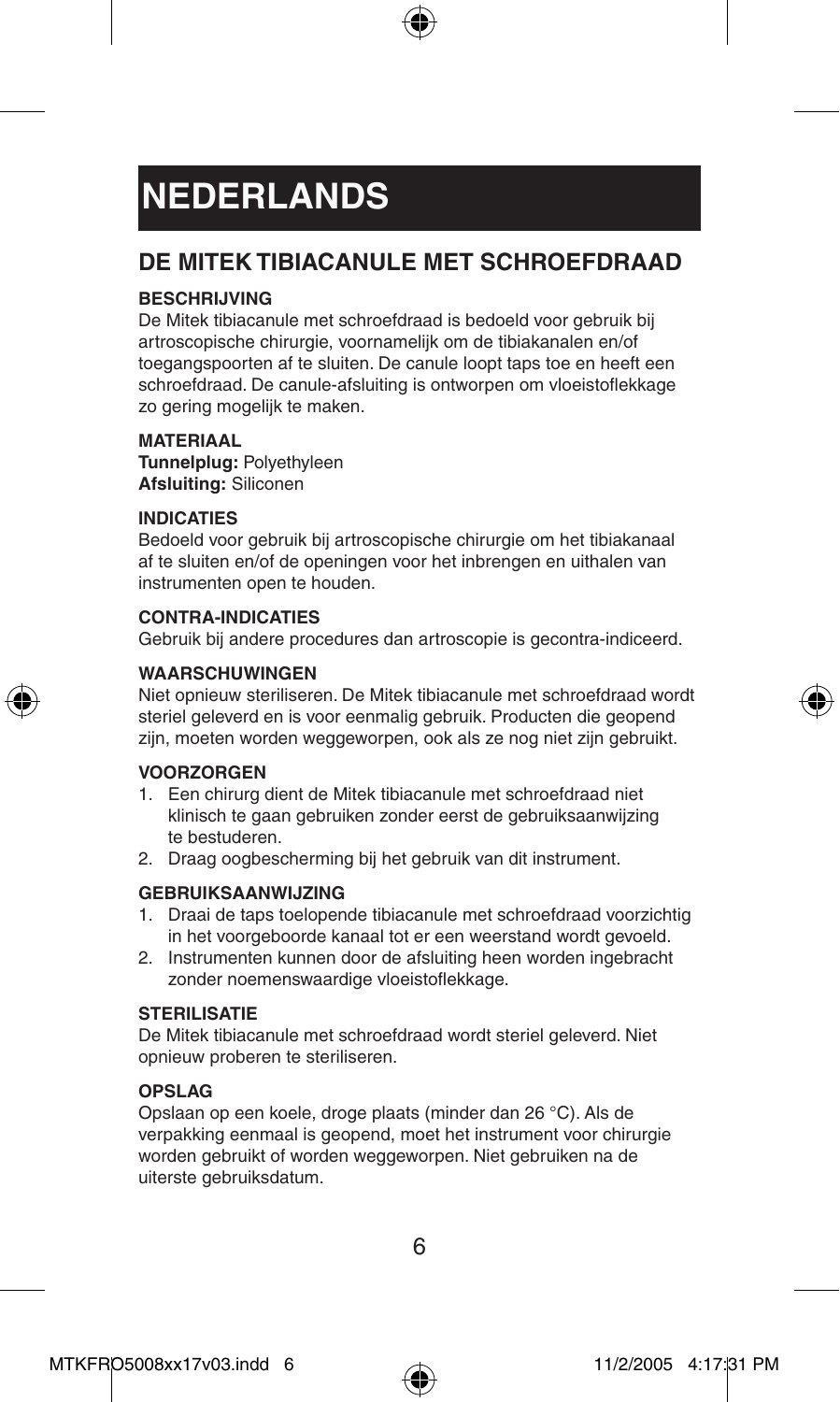

### **CÂNULA TIBIAL ROSCADA MITEK**

#### **DESCRIÇÃO**

A cânula tibial roscada Mitek foi concebida para utilização cirúrgica em artroscopia, principalmente para tamponamento do túnel tibial e/ou portas de acesso. A cânula é cónica e roscada para que mantenha a sua posição durante a utilização com uma série de diâmetros de túnel. A membrana vedante da cânula foi concebida para minimizar a fuga de fluido.

#### **MATERIAL**

**Cânula roscada:** Polietileno **Membrana vedante:** Silicone

#### **INDICAÇÕES**

Destinada a utilização cirúrgica em artroscopia para tamponar o túnel tibial e/ou manter portas de acesso durante a inserção ou extracção de instrumentos.

#### **CONTRA-INDICAÇÕES**

Está contra-indicada a utilização noutros procedimentos para além das técnicas artroscópicas.

#### **ADVERTÊNCIAS**

Não reesterilizar. A cânula tibial roscada Mitek é fornecida esterilizada, para uma única utilização. Descartar qualquer produto aberto, quer tenha sido utilizado ou não.

#### **PRECAUÇÕES**

- 1. Um cirurgião não deverá iniciar a utilização clínica da cânula tibial roscada Mitek sem rever as instruções de utilização.
- 2. Utilizar protecção ocular durante a utilização deste dispositivo.

#### **INSTRUÇÕES DE UTILIZAÇÃO**

- 1. Enroscar suavemente a cânula tibial roscada no túnel previamente perfurado, até sentir resistência.
- 2. Os instrumentos podem ser introduzidos através da membrana vedante sem perda significativa de fluido.

#### **ESTERILIZAÇÃO**

A Cânula tibial roscada Mitek é fornecida esterilizada. Não tentar reesterilizá-la.

#### **ARMAZENAMENTO**

Guardar num local fresco e seco (abaixo de 26 °C). Depois de aberto, o dispositivo deverá ser utilizado pelo cirurgião ou descartado. Não utilizar para além da data de validade.



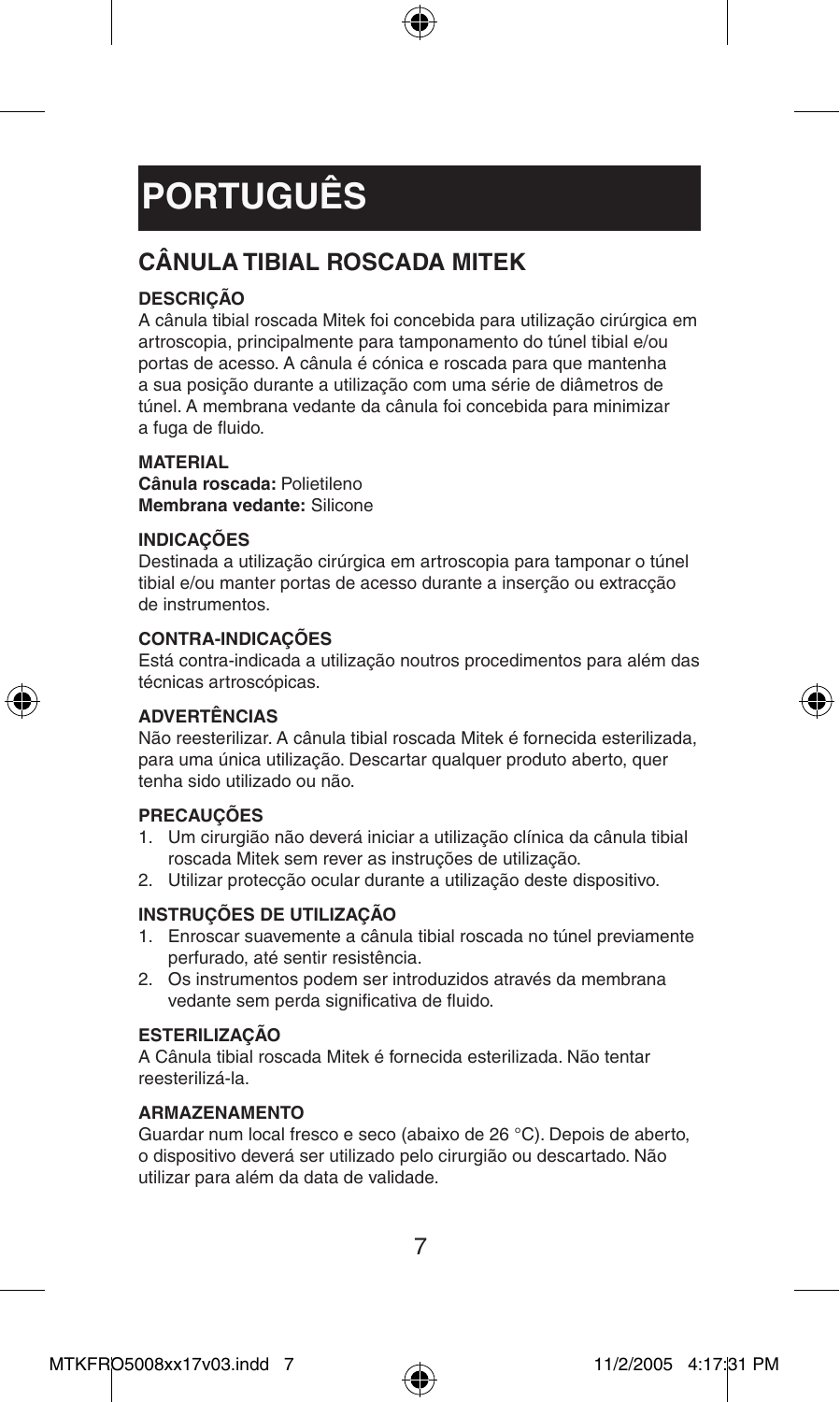

## **DANSK**

### **DEN GEVINDSKÅRNE MITEK TIBIAKANYLE**

#### **BESKRIVELSE**

Den gevindskårne Mitek tibiakanyle er designet til artroskopisk kirurgisk anvendelse primært for at tilstoppe tibiatunnelen og/eller portalerne. Kanylen er konusformet og gevindskåret, for at den kan bevare sin plads under brug over en række tunneldiametre. Kanyleforseglingen er designet til at mindske væskelækage.

#### **MATERIALE**

**Tunnelprop:** Polyætylen **Spærring/Forsegling:** Silikone

#### **INDIKATIONER**

Beregnet til artroskopisk kirurgisk anvendelse til at tilstoppe tibiatunnelen og/eller opretholde portalerne under indføring eller udtrækning af instrumenter.

#### **KONTRAINDIKATIONER**

Andre procedurer end artroskopiske teknikker er kontraindicerede.

#### **ADVARSLER**

Må ikke resteriliseres. Den gevindskårne Mitek tibiakanyle leveres steril til engangsbrug. Kassér ethvert åbent ubrugt produkt.

#### **FORHOLDSREGLER**

- 1. En kirurg må ikke påbegynde klinisk anvendelse af den gevindskårne tibiakanyle uden at have gennemlæst brugsanvisningen.
- 2. Bær øjenbeskyttelse under brugen af denne anordning.

#### **BRUGSANVISNING**

- 1. Sno forsigtigt den konusformede gevindskårne tibiakanyle ind i den forborede tunnel, indtil der føles modstand.
- 2. Instrumenter kan indsættes gennem forseglingen uden betydeligt væsketab.

#### **STERILISATION**

Den gevindskårne Mitek tibiakanyle leveres steril. Forsøg ikke at resterilisere.

#### **OPBEVARING**

Opbevares koldt og tørt (under 26 °C). Når anordningen først er åbnet, skal den anvendes kirurgisk eller kasseres. Må ikke anvendes efter udløbsdato.

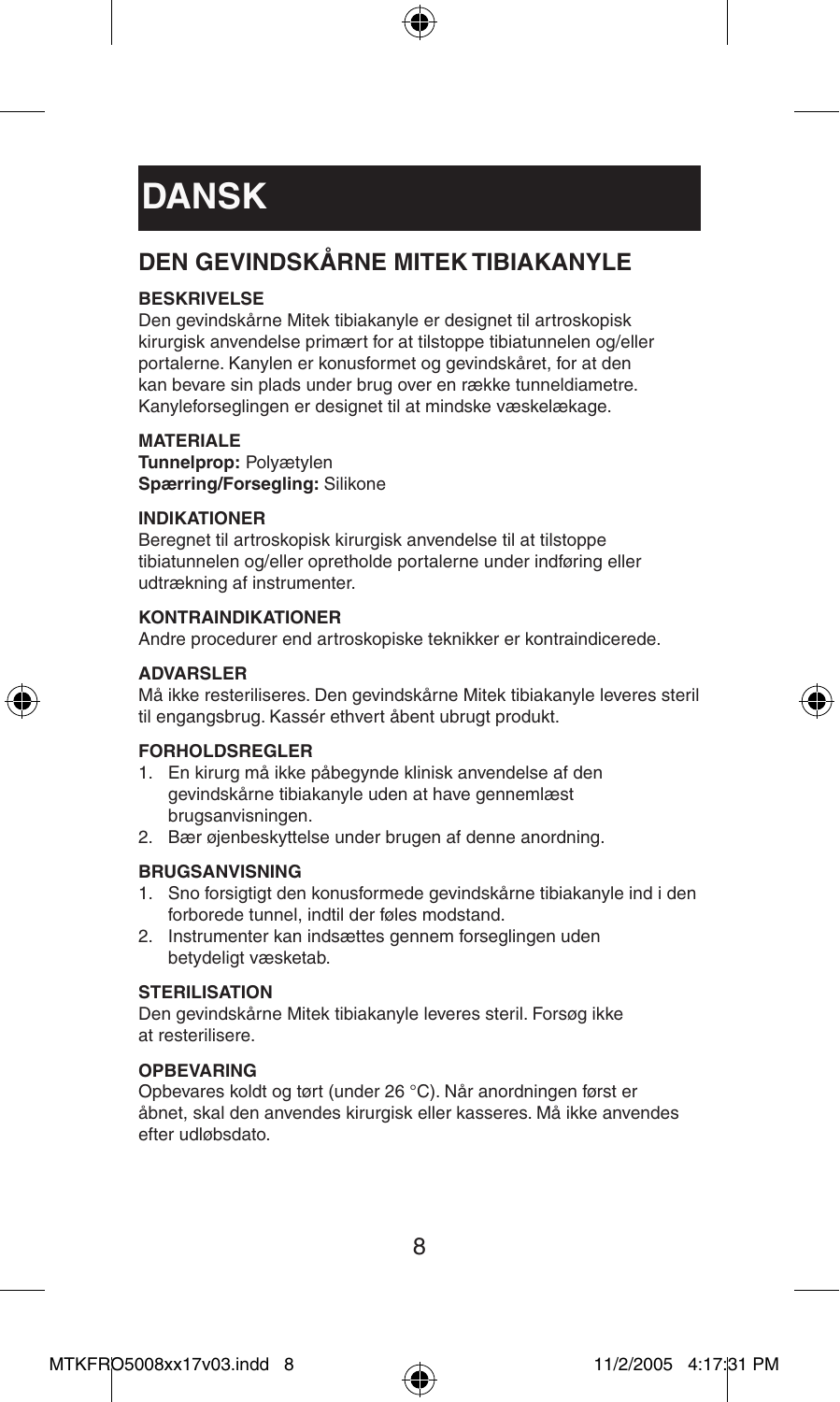

## **SUOMI**

### **KIERTEINEN MITEK-SÄÄRILUUKANYYLI**

#### **KUVAUS**

Kierteinen Mitek-sääriluukanyyli on tarkoitettu käytettäväksi artroskooppisissa kirurgisissa toimenpiteissä pääasiassa sääriluukanavan ja/tai porttien sulkemiseen. Kanyyli on kartiomainen ja siinä on kierteet, jotka pitävät sen paikallaan käytön aikana läpimitaltaan erikokoisissa kanavissa. Kanyylin tiiviste minimoi nestevuotoja.

#### **MATERIAALI**

**Kanavatulppa:** polyetyleeni **Sulku/tiiviste:** silikoni

#### **INDIKAATIOT**

Tarkoitettu käytettäväksi artroskooppisissa kirurgisissa toimenpiteissä sääriluukanavan sulkemiseen ja/tai porttien ylläpitämiseen instrumentteja sisään vietäessä tai pois vedettäessä.

#### **KONTRAINDIKAATIOT**

Muut kuin artroskooppiset toimenpiteet ovat kontraindikoituja.

#### **VAROITUKSET**

Ei saa steriloida uudelleen. Kierteinen Mitek-sääriluukanyyli toimitetaan steriilinä, ainoastaan kertakäyttöön. Hävitä avattu, käyttämätön tuote.

#### **VAROTOIMET**

- 1. Kirurgin on luettava käyttöohjeet ennen kierteisen Miteksääriluukanyylin käyttöä toimenpiteessä.
- 2. Tätä laitetta käytettäessä on käytettävä suojalaseja.

#### **KÄYTTÖOHJEET**

- 1. Kierrä kartiomainen kierteinen sääriluukanyyli varovasti aiemmin porattuun kanavaan, kunnes tunnet vastusta.
- 2. Instrumentit voidaan viedä sisään tiivisteen kautta ilman merkittävää nestehukkaa.

#### **STERILOINTI**

Kierteinen Mitek-sääriluukanyyli toimitetaan steriilinä. Ei saa steriloida uudelleen.

#### **SÄILYTYS**

Säilytettävä viileässä, kuivassa paikassa (alle 26 °C). Kun pakkaus avataan, laite on käytettävä kirurgisessa toimenpiteessä tai hävitettävä. Ei saa käyttää viimeisen käyttöpäivämäärän jälkeen.

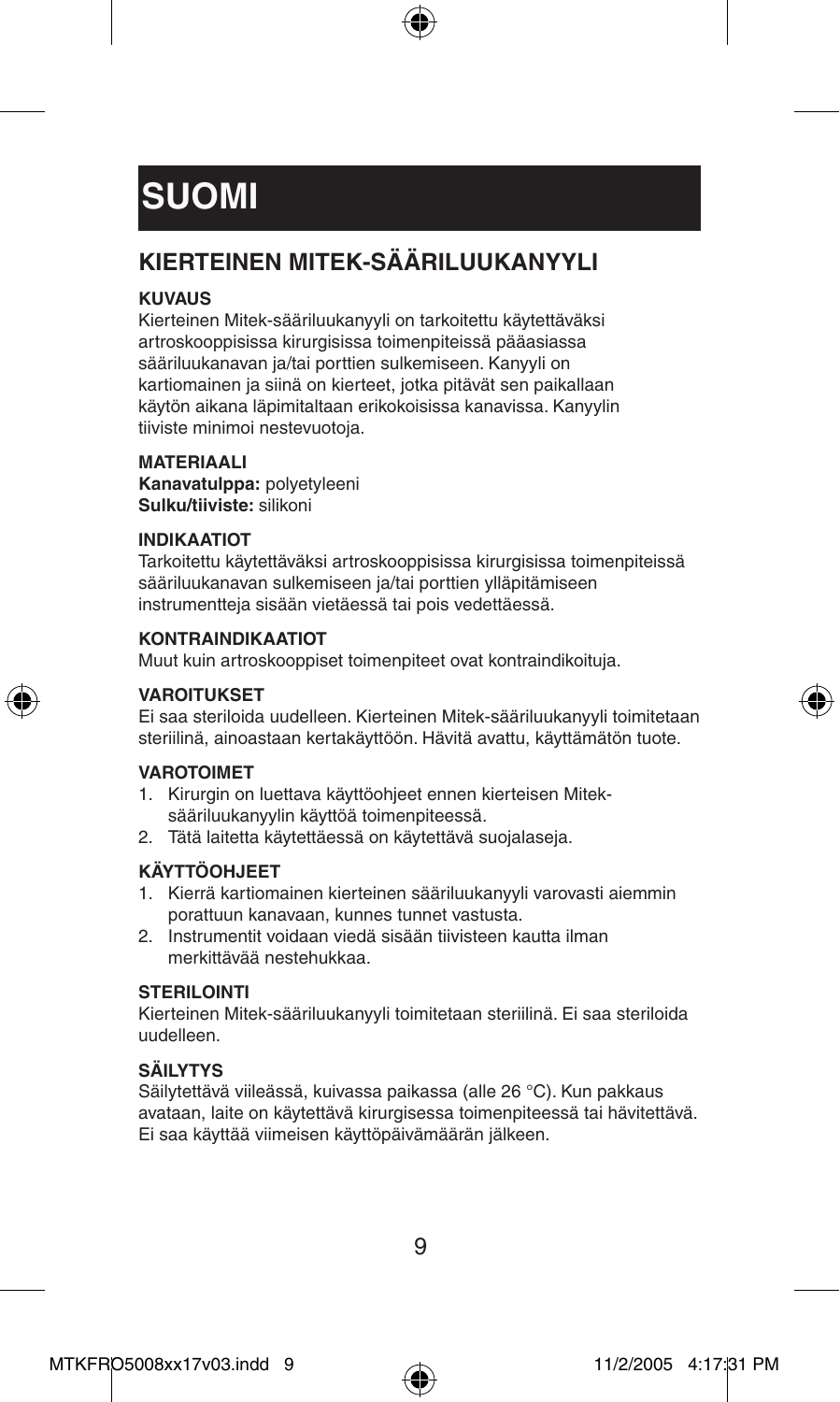

### **ΚΝΗΜΙΑΙΑ ΚΑΝΟΥΛΑ ΜΕ ΣΠΕΙΡΩΜΑ ΤΗΣ MITEK**

#### **ΠΕΡΙΓΡΑΦΗ**

Η κνημιαία κάνουλα με σπείρωμα της Mitek έχει σχεδιαστεί για αρθροσκοπική χειρουργική χρήση, κυρίως για τον επιπωματισμό της κνημιαίας σήραγγας ή/και των εισόδων. Η κάνουλα είναι κωνική και φέρει σπείρωμα για τη διατήρηση της θέσης της κατά τη διάρκεια της χρήσης, σε ποικιλία διαμέτρων σήραγγας. Το στεγανωτικό της κάνουλας έχει σχεδιαστεί για την ελαχιστοποίηση της διαρροής του υγρού.

#### **ΥΛΙΚΟ**

**Βύσμα σήραγγας:** Πολυαιθυλένιο **Υδατοφραγή/Στεγανωτικό:** Σιλικόνη

#### **ΕΝΔΕΙΞΕΙΣ**

Προορίζεται για αρθροσκοπική χειρουργική χρήση για τον επιπωματισμό της κνημιαίας σήραγγας ή/και για τη διατήρηση εισόδων κατά την εισαγωγή ή την εξαγωγή εργαλείων.

#### **ΑΝΤΕΝΔΕΙΞΕΙΣ**

Επεμβάσεις διαφορετικές από τις αρθροσκοπικές τεχνικές αντενδείκνυνται.

#### **ΠΡΟΕΙΔΟΠΟΙΗΣΕΙΣ**

Μην επαναποστειρώνετε. Η κνημιαία κάνουλα με σπείρωμα της Mitek παρέχεται στείρα, για μία μόνο χρήση. Πετάξτε τυχόν αποσυσκευασμένα, αχρησιμοποίητα προϊόντα.

#### **ΠΡΟΦΥΛΑΞΕΙΣ**

- 1. Ο χειρουργός δεν πρέπει να αρχίσει την κλινική χρήση της κνημιαίας κάνουλας με σπείρωμα της Mitek χωρίς την ανασκόπηση των οδηγιών χρήσης.
- 2. Κατά τη χρήση της συσκευής αυτής, να φοράτε προστατευτικά γυαλιά.

#### **ΟΔΗΓΙΕΣ ΧΡΗΣΗΣ**

- 1. Βιδώστε προσεκτικά την κωνική κνημιαία κάνουλα με σπείρωμα στην προηγουμένως διανοιχθείσα με τρυπάνι σήραγγα, ωσότου αισθανθείτε αντίσταση.
- 2. Τα εργαλεία είναι δυνατό να εισαχθούν μέσω του στεγανωτικού, χωρίς σημαντική απώλεια υγρού.

#### **ΑΠΟΣΤΕΙΡΩΣΗ**

Η κνημιαία κάνουλα με σπείρωμα της Mitek παρέχεται στείρα. Μην επιχειρήσετε την επαναποστείρωση.

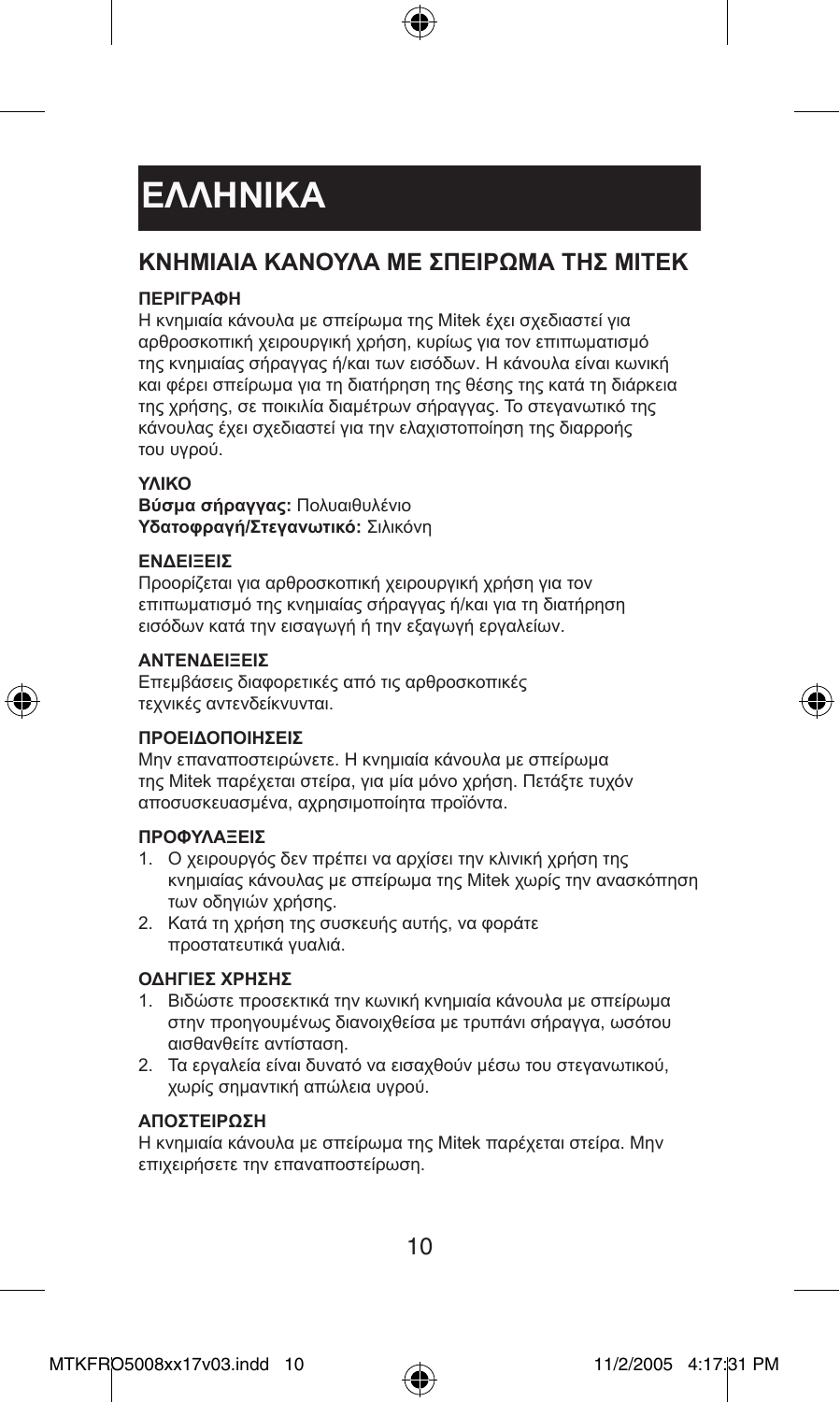

#### **ΦΥΛΑΞΗ**

Φυλάξτε σε δροσερό, ξηρό χώρο (κάτω από τους 26 °C). Μετά την αποσυσκευασία της, η συσκευή πρέπει να χρησιμοποιείται στη χειρουργική επέμβαση ή να απορρίπτεται. Μην τη χρησιμοποιείτε μετά την ημερομηνία λήξης.

## **SVENSKA**

### **MITEKS GÄNGADE TIBIAKANYL**

#### **BESKRIVNING**

Miteks gängade tibiakanyl är konstruerad för artroskopisk kirurgi i första hand för att plugga igen tibiatunneln och/eller portaler. Kanylen är avsmalnande och gängad för att hållas på plats under användning i tunnlar av olika diametrar. Kanylens förslutning är konstruerad för att minimera vätskeläckage.

#### **MATERIAL**

**Tunnelplugg:** Polyetylen **Förslutning:** Silikon

#### **INDIKATIONER**

Avsedd för artroskopisk kirurgi för att plugga igen tibiatunneln och/eller hålla upp portaler under införande och uttagande av instrument.

#### **KONTRAINDIKATIONER**

Andra ingrepp än artroskopiska är kontraindicerade.

#### **VARNINGAR**

Sterilisera inte på nytt. Miteks gängade tibiakanyl levereras steril, endast för engångsbruk. Kassera öppnad, oanvänd produkt.

#### **FÖRSIKTIGHETSÅTGÄRDER**

- 1. En kirurg skall inte börja använda Miteks gängade tibiakanyl kliniskt utan att studera bruksanvisningen.
- 2. Bär ögonskydd vid användning av detta instrument.

#### **BRUKSANVISNING**

- 1. För försiktigt in den avsmalnande, gängade tibiakanylen i den på förhand uppborrade tunneln tills motstånd känns.
- 2. Instrument kan föras in genom förslutningen utan betydande vätskeförlust.

#### **STERILISERING**

Miteks gängade tibiakanyl levereras steril. Sterilisera inte om den.

#### **LAGRING**

Förvaras på en sval, torr plats (under 26 °C). När förpackningen brutits skall instrumentet användas vid kirurgi eller kasseras. Använd inte efter sista förbrukningsdag.

11

MTKFRO5008xx17v03.indd 11 (11/2/2005 4:17:32 PM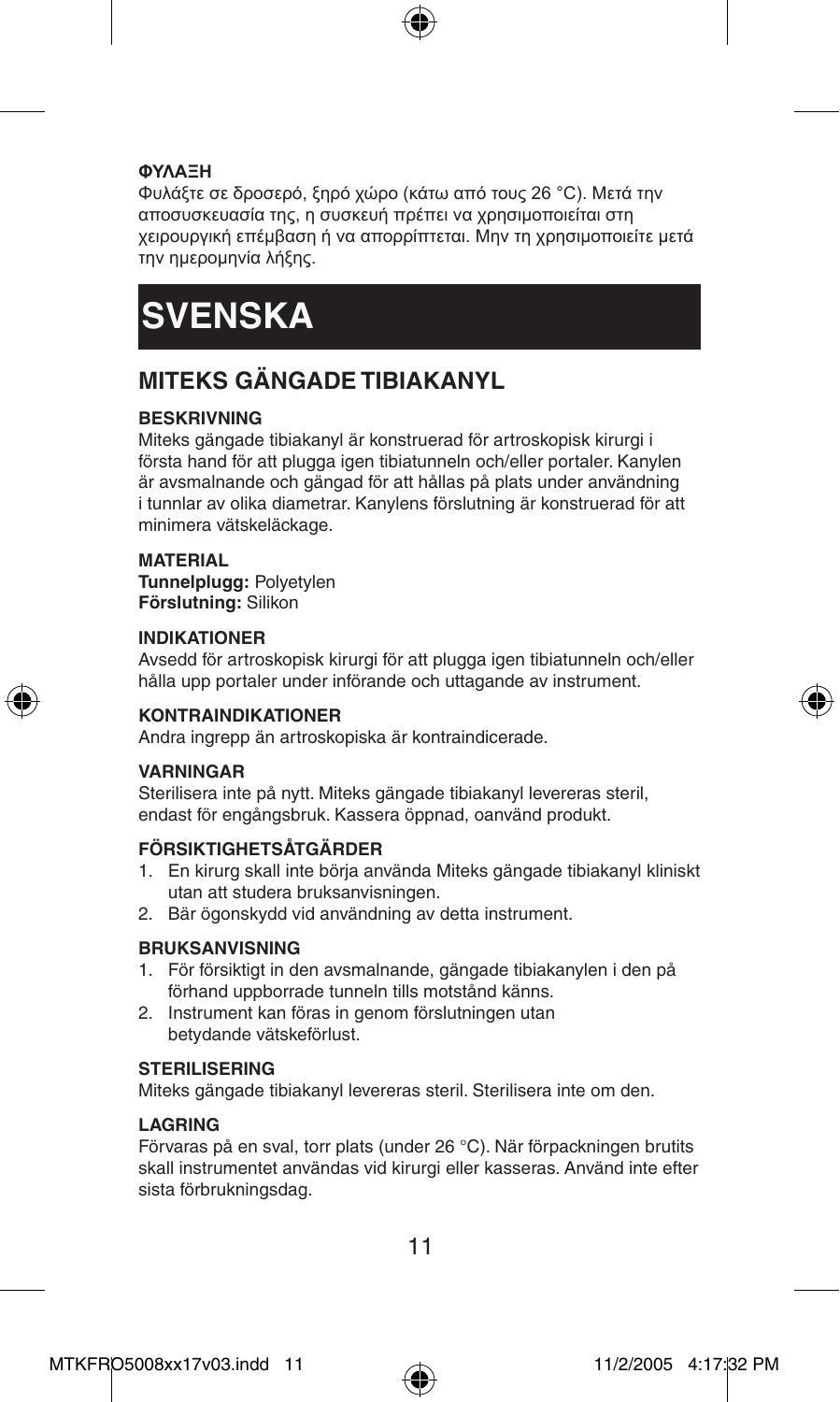## **ČESKY**

### **TIBIÁLNÍ KANYLA SE ZÁVITEM MITEK**

#### **POPIS**

Tibiální kanyla se závitem MITEK je určena k artroskopickému chirurgickému použití, zejména k uzavření tibiálního tunelu a portálu. Tato kuželovitá kanyla je opatřena závity, které ji udržují na místě při použití s mnoha různými průměry tunelů. Uzávěr kanyly je navržen tak, aby minimalizoval prosakování tekutiny.

#### **MATERIÁL**

**Zátka tunelu:** polyetylen **Membrána a uzávěr:** silikon

#### **INDIKACE**

Určeno k artroskopickému chirurgickému použití při uzavírání tibiálního tunelu a údržbě portálů při vkládání či vyjímání nástrojů.

#### **KONTRAINDIKACE**

Kontraindikovány jsou jiné procedury než artroskopické.

#### **UPOZORNĚNÍ**

Nesterilizujte znovu. Tibiální kanyla se závitem Mitek se dodává sterilní a je určena jen na jedno použití. Nepoužité rozbalené produkty znehodnoťte.

#### **PREVENTIVNÍ OPATŘENÍ**

- 1. Operatér by se neměl pokoušet o klinické použití tibiální kanyly se závitem, dokud si neprostuduje návod k použití.
- 2. Při práci s tímto zařízením si chraňte zrak ochrannými brýlemi.

#### **NÁVOD K POUŽITÍ**

- 1. Jemně provlékněte kuželovitou tibiální kanylu se závitem vyvrtaným tunelem, dokud neucítíte odpor.
- 2. Nástroje můžete vkládat přes uzávěr, aniž by došlo k podstatné ztrátě tekutin.

#### **STERILIZACE**

Tibiální kanyla se závitem Mitek se dodává sterilní. Nepokoušejte se ji znovu sterilizovat.

#### **USKLADNĚNÍ**

Skladujte na suchém, chladném místě (do 26 °C). Po otevření by se přístroje měly buď použít při chirurgických procedurách, nebo znehodnotit. Nepoužívejte po uplynutí doby použití.

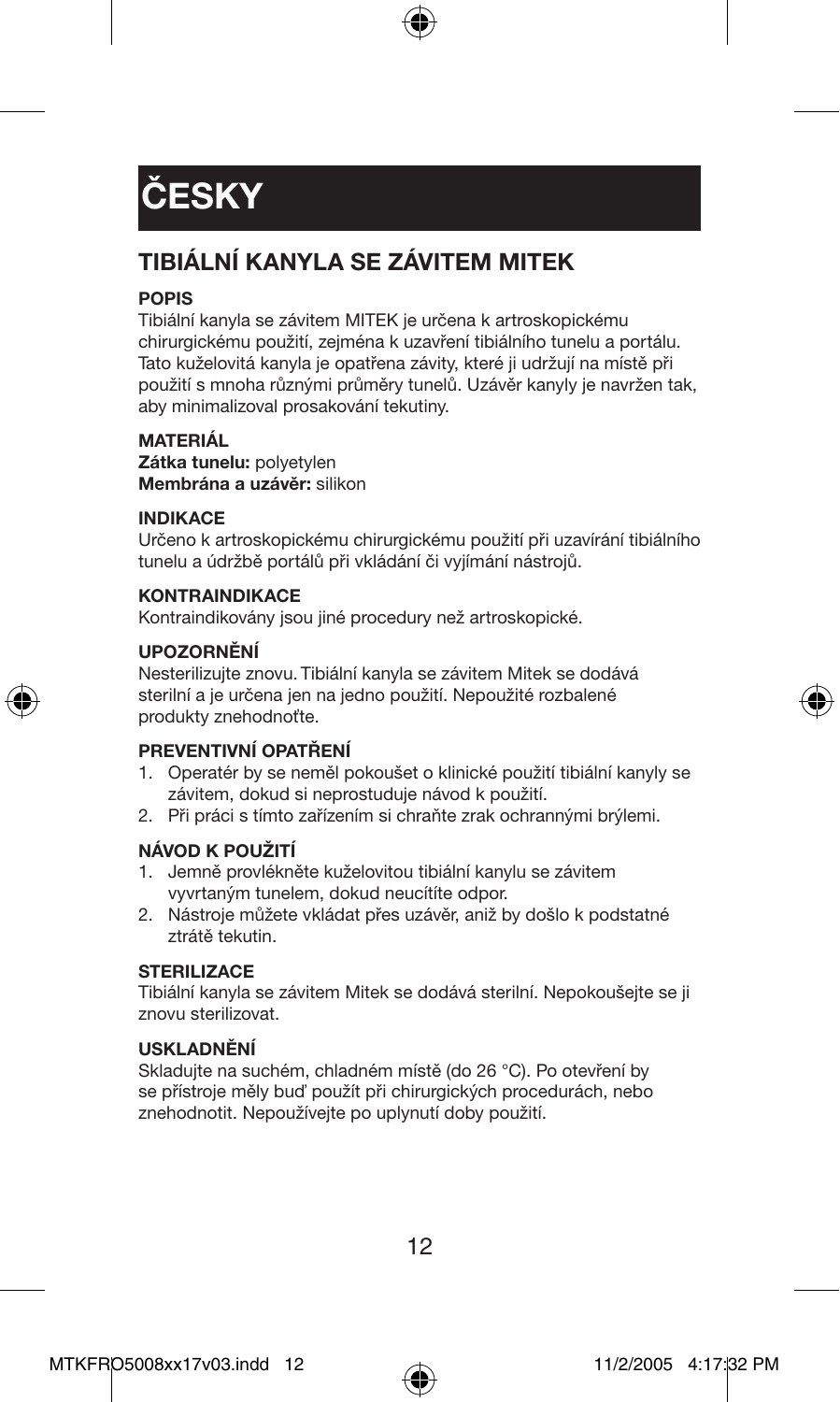

### **TIBIÁLNA KANYLA SO ZÁVITOM MITEK**

#### **POPIS**

Tibiálna kanyla so závitom Mitek je určená na artroskopické chirurgické použitie, najmä na zazátkovanie tibiálneho tunelu a vstupov. Kanyla má kužeľový koniec so závitom, čo ju udržiava na mieste počas použitia pre rôzne priemery tunela. Tesniaci uzáver kanyly je skonštruovaný tak, aby minimalizoval únik tekutiny.

#### **MATERIÁL**

**Zátka tunela:** polyetylén **Membrána a tesniaci uzáver:** silikón

#### **INDIKÁCIE**

Určené na artroskopické chirurgické použitie na zazátkovanie tibiálneho tunela a udržiavanie vstupov počas zavádzania alebo odstraňovania nástrojov.

#### **KONTRAINDIKÁCIE**

Kontraindikáciou sú iné postupy ako artroskopické metódy.

#### **UPOZORNENIA**

Neresterilizujte. Tibiálna kanyla so závitom Mitek sa dodáva v sterilnom stave a je určená iba na jedno použitie. Otvorený produkt, ktorý nepoužijete, zlikvidujte.

#### **PREVENTÍVNE OPATRENIA**

- 1. Chirurg by nemal začať klinicky používať tibiálnu kanylu so závitom Mitek bez preštudovania návodu na použitie.
- 2. Pri používaní tohto nástroja používajte ochranu zraku.

#### **NÁVOD NA POUŽITIE**

- 1. Opatrne zaskrutkujte tibiálnu kanylu s kužeľovým závitovým koncom do vopred vyvŕtaného tunelu, kým neucítite odpor.
- 2. Nástroje je možné zasúvať cez tesniaci uzáver bez významnejšej straty tekutín.

#### **STERILIZÁCIA**

Tibiálna kanyla so závitom Mitek sa dodáva v sterilnom stave. Nepokúšajte sa resterilizovať.

#### **USKLADNENIE**

Skladujte na chladnom suchom mieste (do 26 °C). Nástroj, ktorý bol otvorený, sa musí chirurgicky použiť alebo zlikvidovať. Nepoužívajte po uplynutí dátumu použiteľnosti.

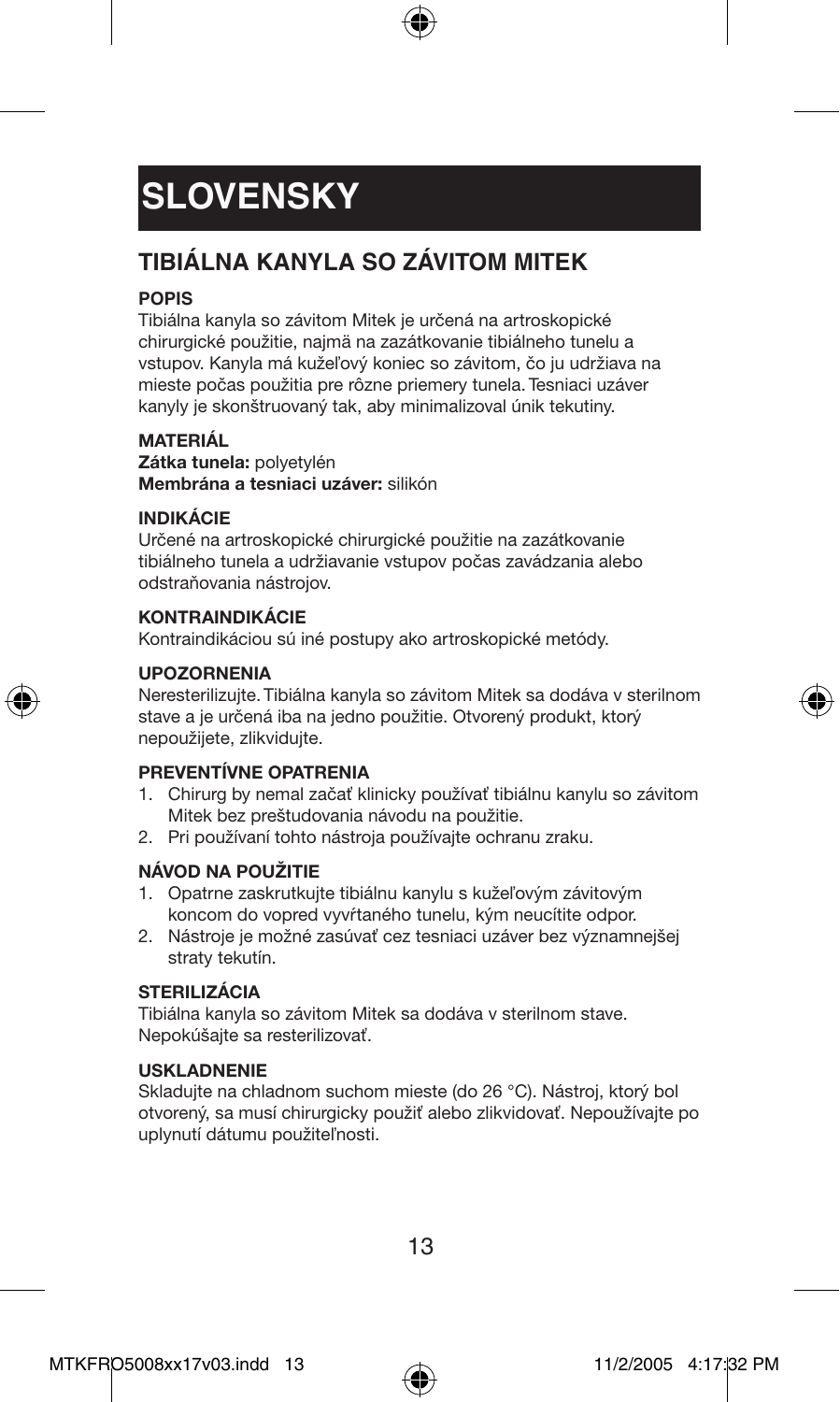

## **POLSKI**

### **GWINTOWANA KANIULA PISZCZELOWA MITEK**

#### **OPIS**

Gwintowana kaniula piszczelowa Mitek jest przeznaczona do umieszczania w świetle i/lub wrotach kanału kości piszczelowej w trakcie przeprowadzania zabiegów artroskopowych. Dzięki zwężeniu oraz nagwintowaniu kaniuli pozostaje ona we właściwym miejscu w kanałach o różnej średnicy. Uszczelnienie kaniuli ma za zadanie zmniejszenie wycieku płynu do minimum.

#### **MATERIAŁY**

**Zatyczka kanału:** Polietylen **Przegroda/uszczelnienie:** Silikon

#### **WSKAZANIA**

Gwintowana kaniula piszczelowa jest przeznaczona do umieszczania w kanale kości piszczelowej oraz do zapewnienia dojść do wprowadzania i wyjmowania instrumentów w trakcie zabiegów artroskopowych.

#### **PRZECIWWSKAZANIA**

Nie należy stosować instrumentu w zabiegach innych niż artroskopowe.

#### **OSTRZEŻENIA**

Nie należy przeprowadzać ponownej sterylizacji. Dostarczana gwintowana kaniula piszczelowa Mitek jest jałowa, przeznaczona wyłącznie do jednorazowego użytku. Produkt otwarty należy wyrzucić, nawet jeśli nie był używany.

#### **ŚRODKI OSTROŻNOŚCI**

- 1. Operator nie powinien rozpoczynać stosowania gwintowanej kaniuli piszczelowej bez uprzedniego zapoznania się z instrukcją.
- 2. Podczas stosowania instrumentu należy chronić oczy.

#### **INSTRUKCJA UŻYCIA**

- 1. Delikatnie wkręcić kaniulę piszczelową w wywiercony wcześniej kanał do odczucia oporu.
- 2. Zastosowanie uszczelnienia powoduje, że przez kaniulę można wprowadzać do kanału instrumenty bez znacznej utraty płynu.

#### **STERYLIZACJA**

Dostarczana gwintowana kaniula piszczelowa Mitek jest jałowa. Instrumentu nie wolno poddawać ponownej sterylizacji.

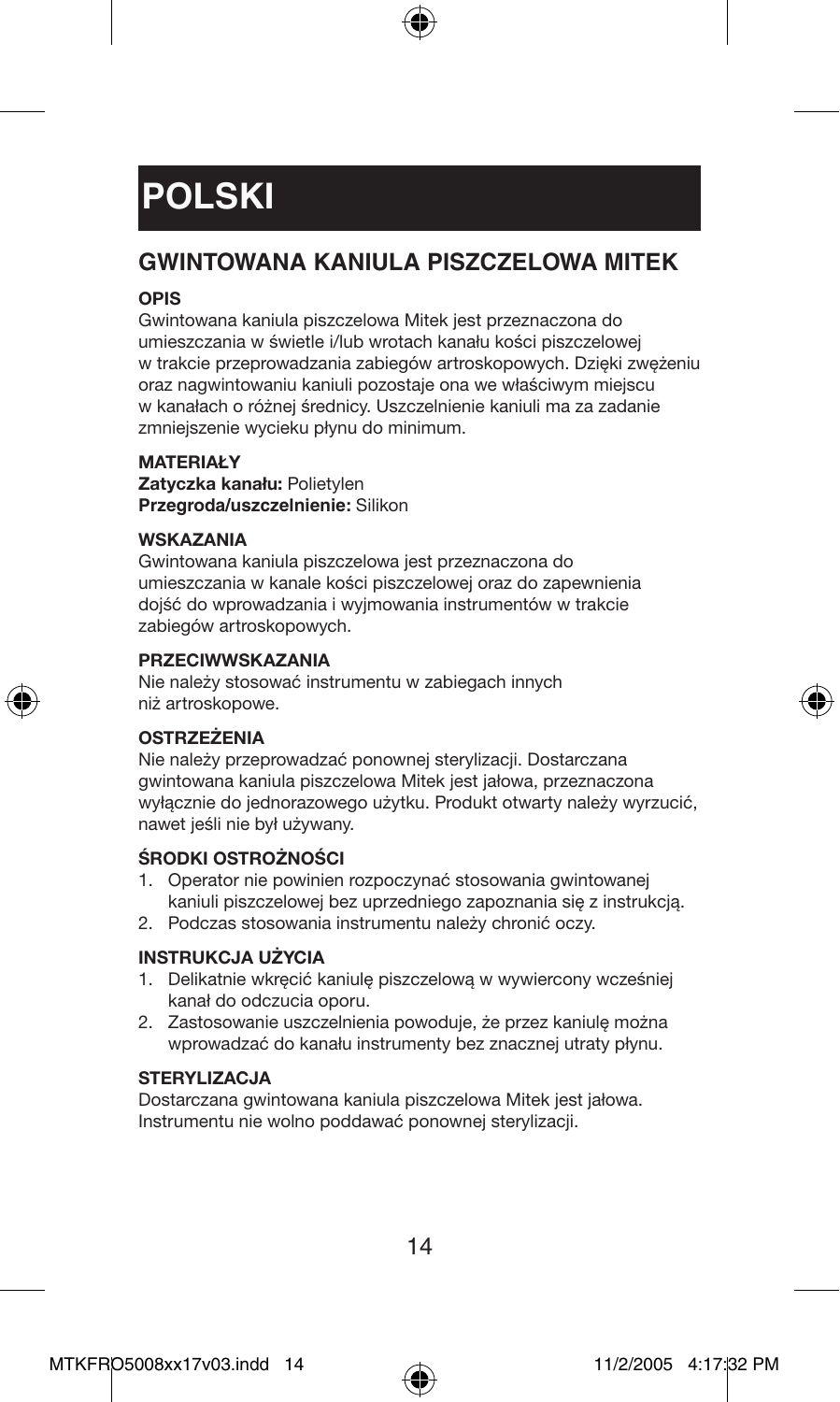

#### **PRZECHOWYWANIE**

Przechowywać w chłodnym i suchym miejscu (poniżej 26°C). Po otwarciu opakowania instrument należy wykorzystać do zabiegu lub wyrzucić. Nie należy używać po upływie terminu przydatności do użytku.

## **РУССКИЙ**

### **РЕЗЬБОВАЯ КАНЮЛЯ ДЛЯ БОЛЬШЕБЕРЦОВОЙ КОСТИ MITEK**

#### **ОПИСАНИЕ**

Резьбовая канюля для большеберцовой кости Mitek предназначена для использования в артроскопической хирургии в основном в качестве заглушки для отверстий в большеберцовом туннеле и/или порталах. Канюля имеет коническую форму и резьбу для надежной установки в туннелях разного диаметра. Уплотнение канюли позволяет минимизировать утечку жидкости.

#### **МАТЕРИАЛ**

**Заглушка туннеля:** полиэтилен **Уплотнение:** силикон

#### **ОБЛАСТЬ ПРИМЕНЕНИЯ**

Предназначена для использования артроскопических хирургических операциях в качестве заглушки для отверстий в большеберцовом туннеле и/или инструмента для сохранения порталов при введении или извлечении инструментов.

#### **ПРОТИВОПОКАЗАНИЯ**

Любые процедуры, отличные от артроскопических противопоказаны.

#### **ПРЕДУПРЕЖДЕНИЯ**

Не выполняйте повторную стерилизацию. Резьбовая канюля Mitek поставляется в стерильном виде и предназначена исключительно для одноразового использования. Открытый, но неиспользованный продукт следует выбросить.

#### **МЕРЫ ПРЕДОСТОРОЖНОСТИ**

- 1. Прежде чем начать использовать резьбовую канюлю для большеберцовой кости Mitek в клинической практике, хирург должен ознакомиться с инструкциями по использованию.
- 2. При использовании этого устройства следует надевать защитные очки.

#### **ИНСТРУКЦИИ ПО ИСПОЛЬЗОВАНИЮ**

1. Осторожно вворачивайте резьбовую канюлю для большеберцовой кости в ранее просверленный туннель, пока не будет чувствоваться сопротивление.



MTKFRO5008xx17v03.indd 15 ( $\bigoplus$  11/2/2005 4:17:32 PM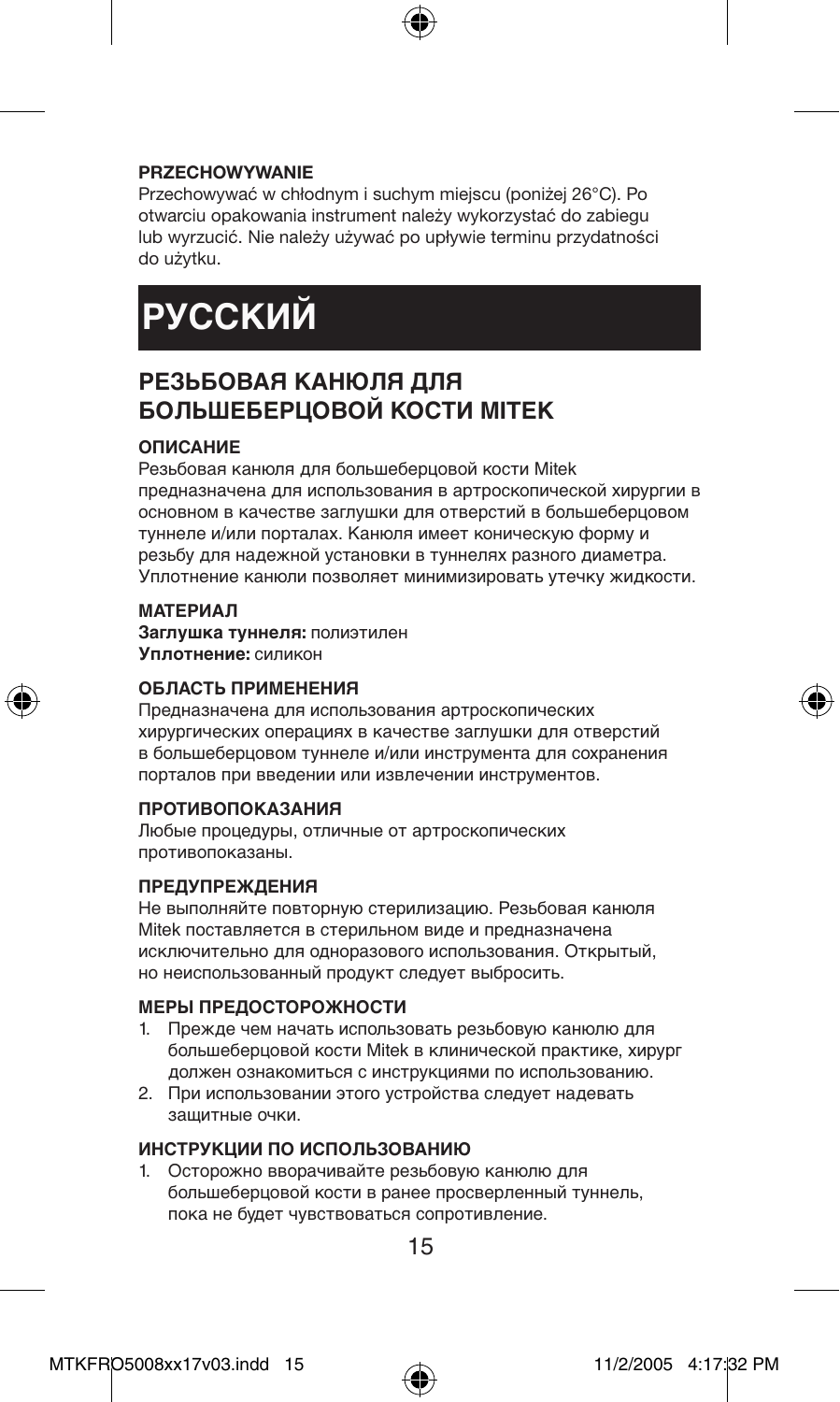2. Инструменты можно вводить через уплотнение без значительного выделения жидкости.

#### **СТЕРИЛИЗАЦИЯ**

Резьбовая канюля Mitek поставляется в стерильном виде. Не выполняйте повторную стерилизацию.

#### **ХРАНЕНИЕ**

Хранить в сухом прохладном месте (ниже 26 °C). После вскрытия устройство необходимо использовать для операции или выбросить. Не использовать по истечении срока годности.

## **MAGYAR**

### **MITEK MENETES TIBIALIS KANÜL**

#### **LEÍRÁS**

A Mitek menetes tibialis kanült arthroscopos sebészi beavatkozásokhoz fejlesztették ki, elsősorban a tibialis alagút és/vagy bemeneti nyílások eltömítésére. A kanül elkeskenyedő és menettel ellátott annak érdekében, hogy helyzetét megtartsa használata során többféle alagút átmérő mellett is. A kanül-lezáró a folyadékszivárgás minimalizálását szolgálja.

#### **ÖSSZETEVŐK**

**Az alagút-dugó:** Polietilén **Folyadék gát/lezáró:** Szilikon

#### **JAVALLATOK**

Rendeltetése az, hogy arthroscopos úton ledugaszoljuk a tibialis alagutat és/vagy fenntartsuk a bemeneti nyílást az eszközök behelyezése vagy kihúzása során.

#### **ELLENJAVALLATOK**

Arthroscopos beavatkozásokon kívüli egyéb eljárások ellenjavalltak.

#### **FIGYELMEZTETÉSEK**

Tilos újra sterilizálni! A Mitek menetes tibialis kanül sterilizált formában kerül forgalomba, amely egyszeri felhasználásra szolgál. A felnyitott, de felhasználásra nem került terméket ne használjuk fel.

#### **ÓVINTÉZKEDÉSEK**

- 1. A sebész ne próbálja meg a Mitek menetes tibialis kanül klinikai alkalmazását anélkül, hogy áttekintette volna a használati útmutatót.
- 2. Viseljünk védőszemüveget az eszköz használata során.

#### **HASZNÁLATI ÚTMUTATÓ**

1. Óvatosan vezessük az elkeskenyedő tibialis kanült az előfúrt alagútba addig a pontig, amíg ellenállást nem érzünk.



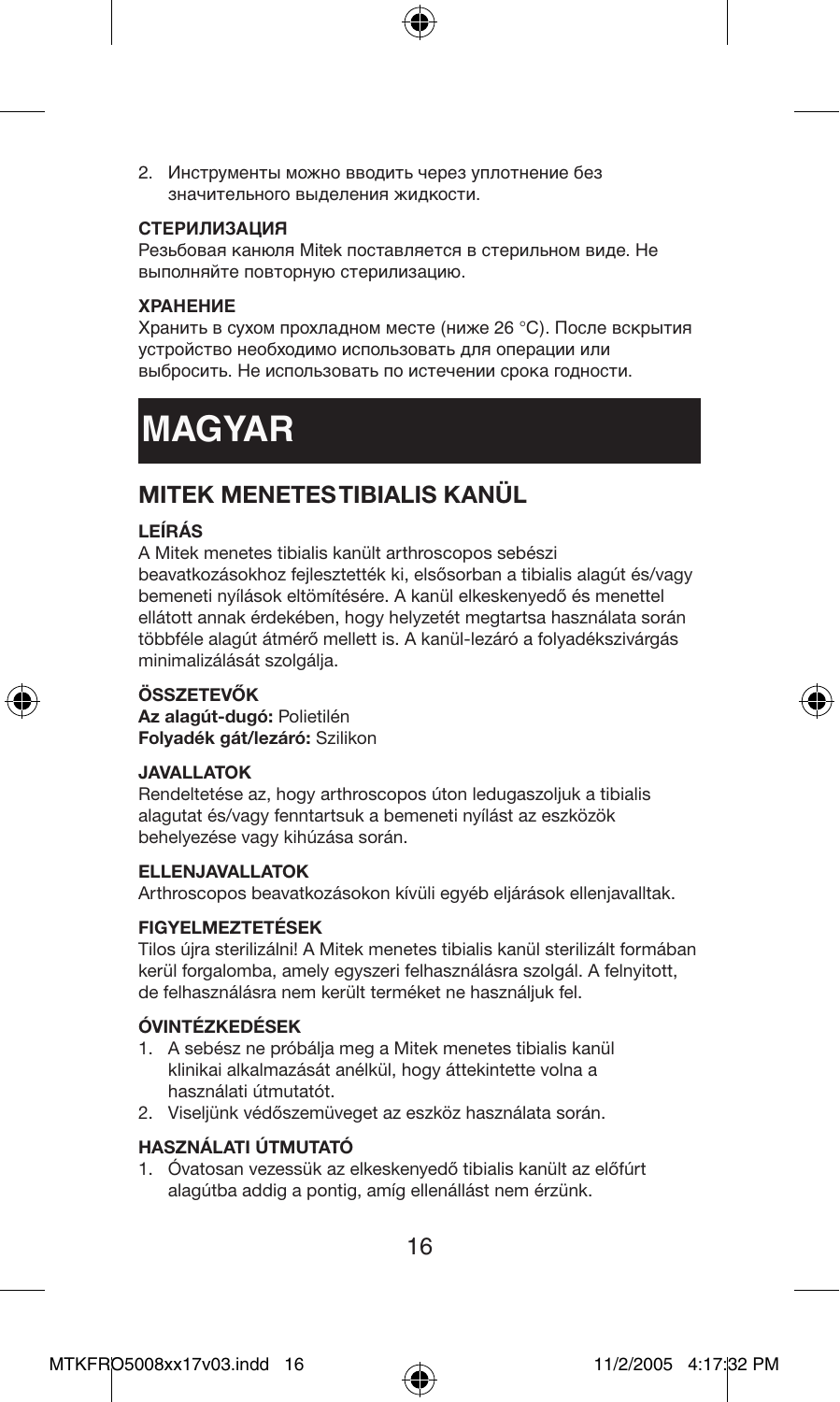- 
- 2. Az eszközt a tömítésen keresztül is be lehet vezetni megakadályozva ezáltal a tetemes folyadékvesztést.

### **STERILIZÁLÁS**

A Mitek menetes tibialis kanül sterilizált formában kerül forgalomba. Ne kísérletezzünk újra sterilizálással!

### **TÁROLÁS**

Hűvös, száraz helyen tároljuk (26 °C alatt). A termék felbontást követően műtéthez felhasználandó, vagy eldobandó! A lejárati időn túl nem szabad felhasználni.

## **TÜRKÇE**

## **MITEK YİVLİ TİBİYAL KANÜL**

#### **AÇIKLAMA**

Mitek Yivli Tibiyal Kanül, esas olarak tibiyal tünel ve/veya girişlere yerleştirilmesi amacıyla artroskopik cerrahi kullanım için tasarlanmıştır. Çeşitli tünel çaplarında kullanırken yerini korumasını sağlayacak şekilde kanüle koni biçimi verilmiş ve yiv açılmıştır. Kanül mührü sıvı sızıntısını en alt seviyeye indirecek şekilde tasarlanmıştır.

#### **HAMMADDE**

**Tünel Tıkacı:** Polietilen **Kapatıcı/Mühür:** Silikon

#### **ENDİKASYONLAR**

Tibiyal tünele yerleştirilmesi için ve/veya aletlerin sokulması ya da çıkarılması sırasında geçitlerin korunması için artroskopik cerrahide kullanılmaya yöneliktir.

#### **KONTRENDİKASYONLAR**

Artroskopik teknikler dışındaki prosedürlerde kontrendikedir.

#### **UYARILAR**

Yeniden sterilize etmeyin. Mitek Yivli Tibiyal Kanül steril olarak satışa sunulmuştur ve sadece tek kullanımlıktır. Ambalajı açılmışsa kullanılmamış bile olsa ürünü atın.

#### **ÖNLEMLER**

- 1. Cerrah, kullanım talimatlarını gözden geçirmeden Mitek Yivli Tibiyal Kanülü klinikte kullanmaya başlamamalıdır.
- 2. Bu cihazı kullanırken gözlerinizi korumak için koruyucu gözlük takın.

#### **KULLANIM TALİMATLARI**

- 1. Konik Yivli Tibiyal Kanülü daha önce drill ile açılmış olan tünele bir direnç hissedene kadar nazikçe vidalayın.
- 2. Aletler önemli düzeyde sıvı kaybı olmadan mühürden sokulabilir.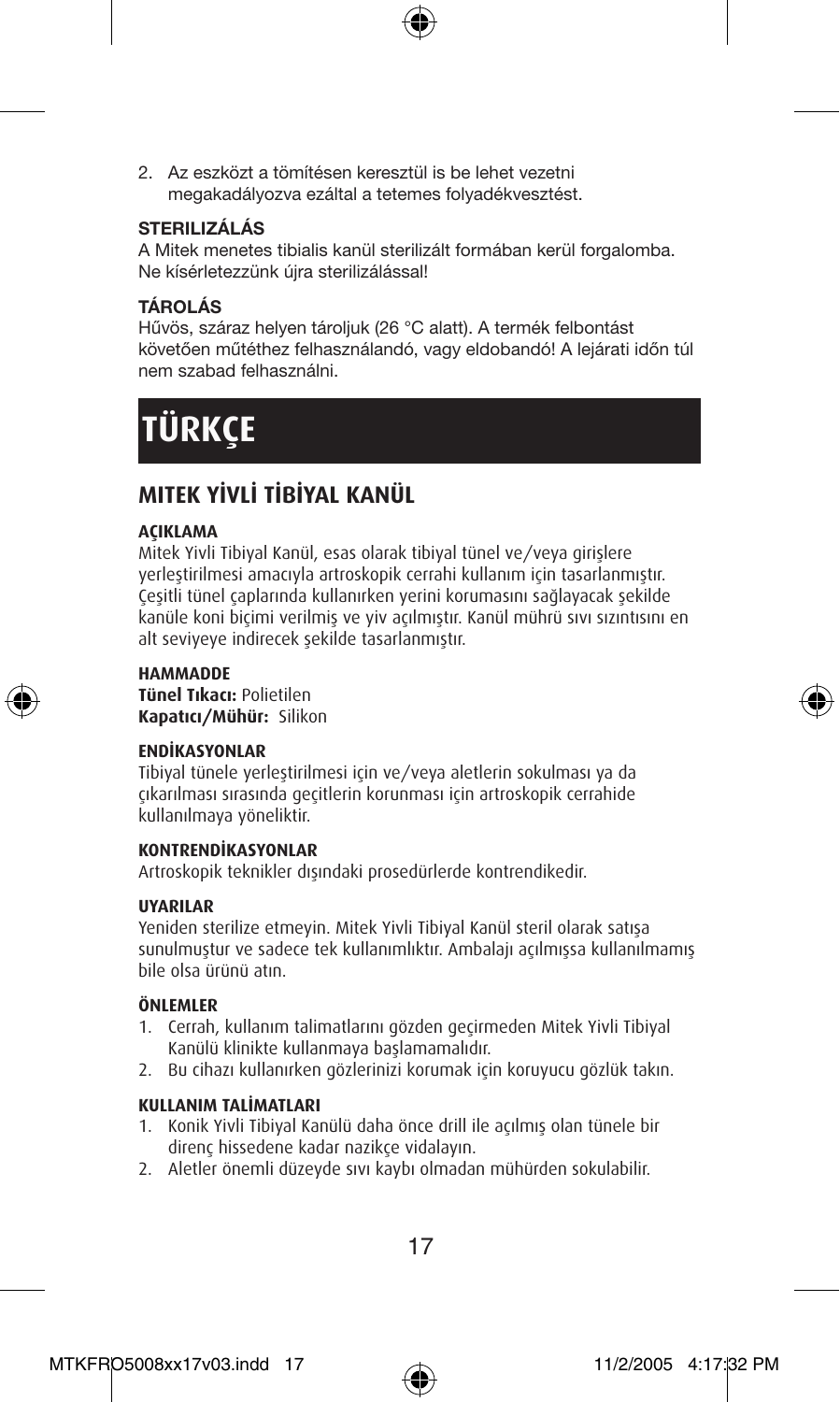

#### **STERİLİZASYON**

Mitek Yivli Tibiyal Kanül steril olarak satışa sunulmuştur. Yeniden sterilize etme girişiminde bulunmayın.

#### **SAKLAMA**

Serin ve kuru bir yerde saklayın (80 °F ya da 26 °C'nin altında). Alet bir kere açıldıktan sonra ameliyatta kullanılmalı ya da atılmalıdır. Son kullanma tarihinden sonra kullanmayın.

简体中文

#### MITEK 带螺纹胫骨套管

#### 描述

Mitek 带螺纹胫骨套管是为关节镜手术设计的,主要用于插入胫骨隧道 和/或入口。套管呈锥形并带有螺纹,在使用过程中经由隧道的直径, 以此来保持它的位置。套管封口的设计能够最大限度地减少关节腔内 液体漏出量。

#### 材料

隧道栓:聚乙烯 屏障/密封口:硅树脂

#### 适应症

用于关节镜手术中插入胫骨隧道和/或在插入和拔出手术器械时保持 入路。

#### 禁忌症

切勿用于关节镜技术之外的治疗。

#### 警告

请勿重新消毒。所提供的 Mitek 带螺纹胫骨套管是无菌的,仅限一次性 使用。任何已开封但未使用的产品都应丢弃。

#### 预防措施

- 1. 外科医生必须在阅读使用说明之后,才能开始 Mitek 带螺纹胫骨套 管的临床使用。
- 2. 使用此器械时请佩戴护目镜。

#### 使用说明

- 1. 轻轻地将锥形带螺纹胫骨套管拧入事先钻好的隧道中,直到感受到 阻力。
- 2. 器械能够通过封口插入,并不会渗漏大量液体。

#### 消毒

所供的 Mitek 带螺纹胫骨套管是无菌的。请勿尝试重新消毒。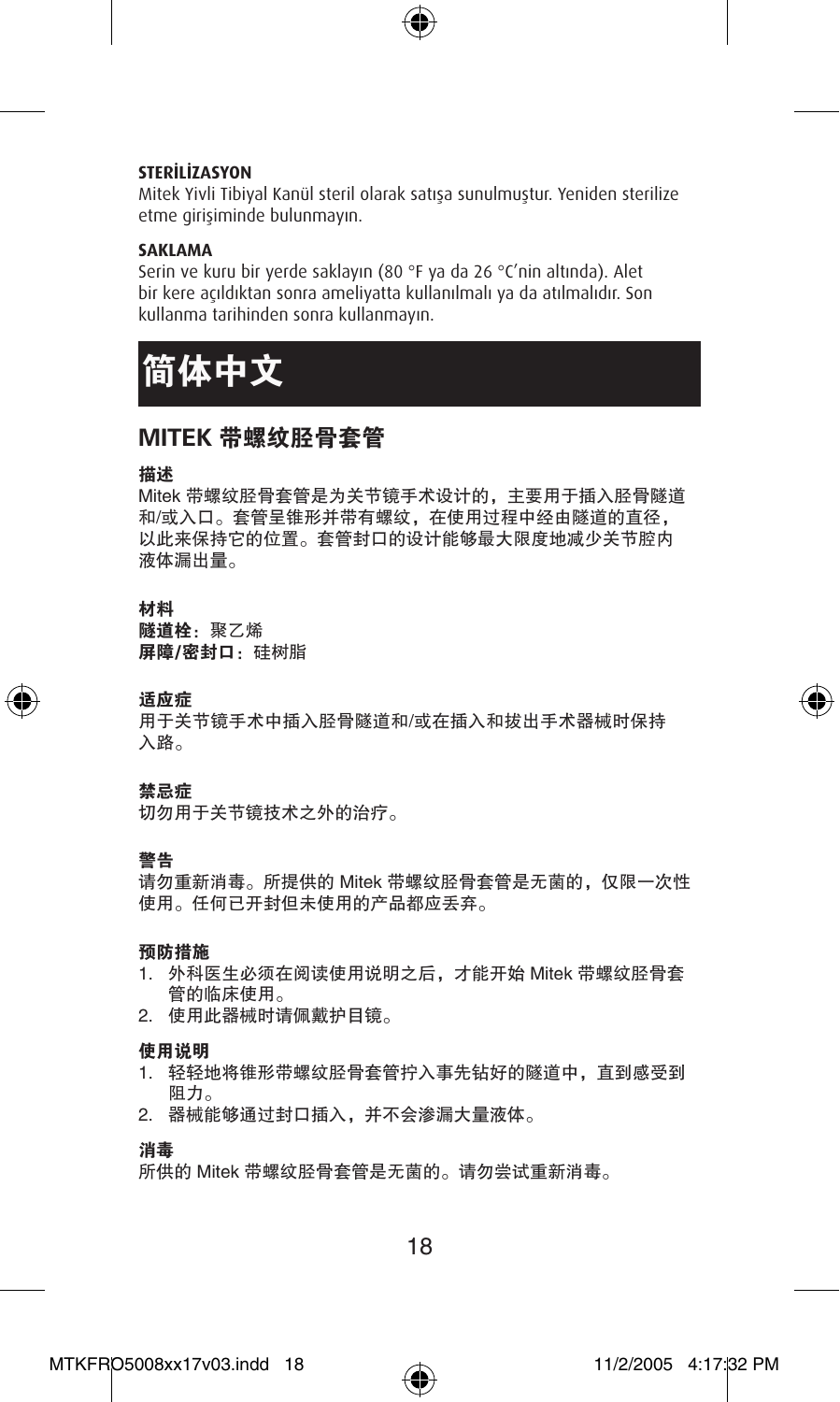

#### 贮藏

存储于阴凉干燥处(低于 80°F 或 26°C)。该器械打开后应立即在术中 使用或将其丢弃。过期后请勿使用。

## 繁體中文

#### MITEK 螺紋脛骨套管

#### 說明

MITEK 螺紋脛骨套管使用於關節鏡手術中,主要用於塞住脛骨小通孔或 開口。本套管為具有螺紋的錐型套管,使用於各種不同直徑小通孔中都 可維持其位置。套管密封墊可以將液體滲漏降到最低。

#### 材料

小通孔塞:聚乙烯 塞封物/密封墊:矽樹脂

#### 適應症

在關節鏡手術中,適用於插入或拔除器械時用來塞住脛骨小通孔或維 持開口。

#### 禁忌症

禁忌使用於關節鏡手術之外的其它手術。

#### 警告

不能再滅菌。MITEK 螺紋脛骨套管以滅菌包裝供貨,僅供單次使用。 任何打開未使用的產品都要丟棄不能使用。

#### 注意

- 1. 外科醫師開始臨床使用 MITEK 螺紋脛骨套管前必須先詳讀使用 說明。
- 2. 使用本器械時應配戴護目鏡。

#### 使用說明

- 1. 輕輕地將錐型螺紋脛骨套管往內轉入先前鑽好的小通孔中,一直到 碰到阻力為止。
- 2. 器械可以插過密封墊而不會有大量液體流失。

#### 滅菌

MITEK 螺紋脛骨套管以滅菌包裝供貨。請勿嘗試再度滅菌。

#### 保存

存放在乾冷地方 (低於華氏 80 度或攝氏 26 度)。本器械一旦打開即應 使用於手術中,否則應丟棄。超過使用期限不能使用。



₩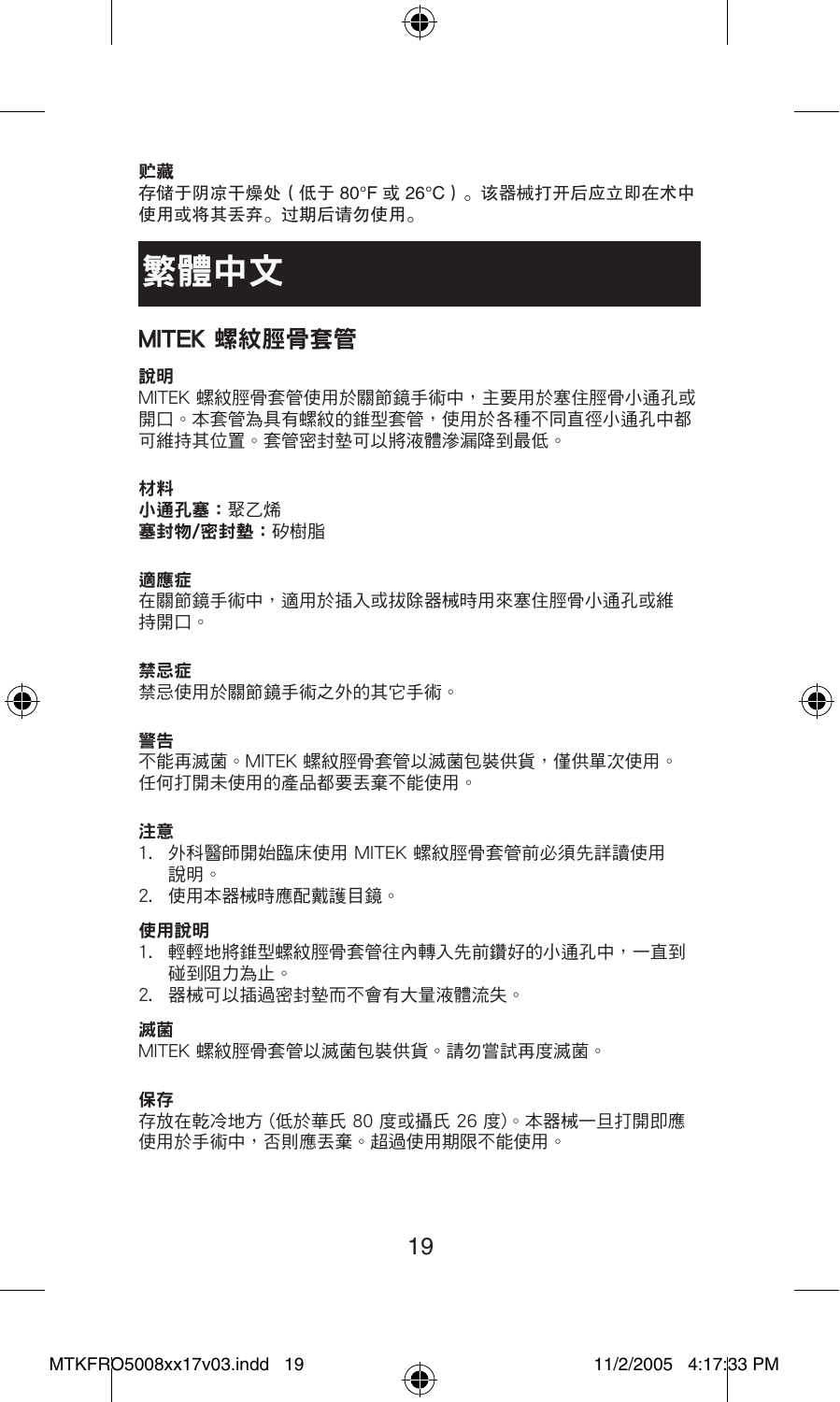

### 마이텍 스레드된 경골 캐뉼라 (**MITEK THREADED TIBIAL CANNULA**)

#### 설명

마이텍의 스레드된 경골 캐뉼라는 관절경 수술에서 주로 경골 터널이 나 문을 막기 위해 고안되었습니다. 캐뉼라는 일정 너비의 터널에 사용할 때 그 위치를 유지하기 위해 끝을 가늘게 하여 끼워 넣습니 다. 캐뉼라 실(cannula seal)은 용액 누출을 최소화하도록 고안되었 습니다.

⊕

#### 재료

터널 플러그: 폴리에틸렌 댐/실: 실리콘

#### 용도

관절경 수술에서 경골 터널을 막거나 기구를 삽입 또는 추출하는 동안에 문을 유지시키기 위해 사용합니다.

#### 금기 사항

관절경 수술법 이외의 시술에는 사용하지 마십시오.

#### 경고 사항

재멸균하지 마십시오. 마이텍의 스레드된 경골 캐뉼라는 멸균 상태로 제공되며 일회용입니다. 개봉 후 사용하지 않은 제품은 폐기하십시오.

#### 예방 조치

1. 외과 의사는 사용 지침을 검토하지 않은 채 마이텍의 스레드된 경골 캐뉼라를 임상학적으로 사용해서는 안됩니다.

2. 장치 사용 중에는 보안경을 착용합니다.

#### 사용 지침

- 1. 가는 스레드된 경골 캐뉼라를 미리 천공된 터널에 더 이상 들어가 지 않을 때까지 살며시 끼워 넣습니다.
- 2. 실을 통해 기구를 삽입하면 용액을 많이 흘리지 않고 삽입할 수 있습니다.

#### 멸균

마이텍의 스레드된 경골 캐뉼라는 멸균 상태로 제공됩니다. 손상된 기구는 재멸균하지 마십시오.

#### 보관 방법

80°F 또는 26°C 이하의 서늘하고 건조한 곳에 보관하십시오. 한 번 개봉한 장치는 수술에 사용하거나 폐기해야 합니다. 사용 기한이 지난 후에는 사용하지 마십시오.

20

⊕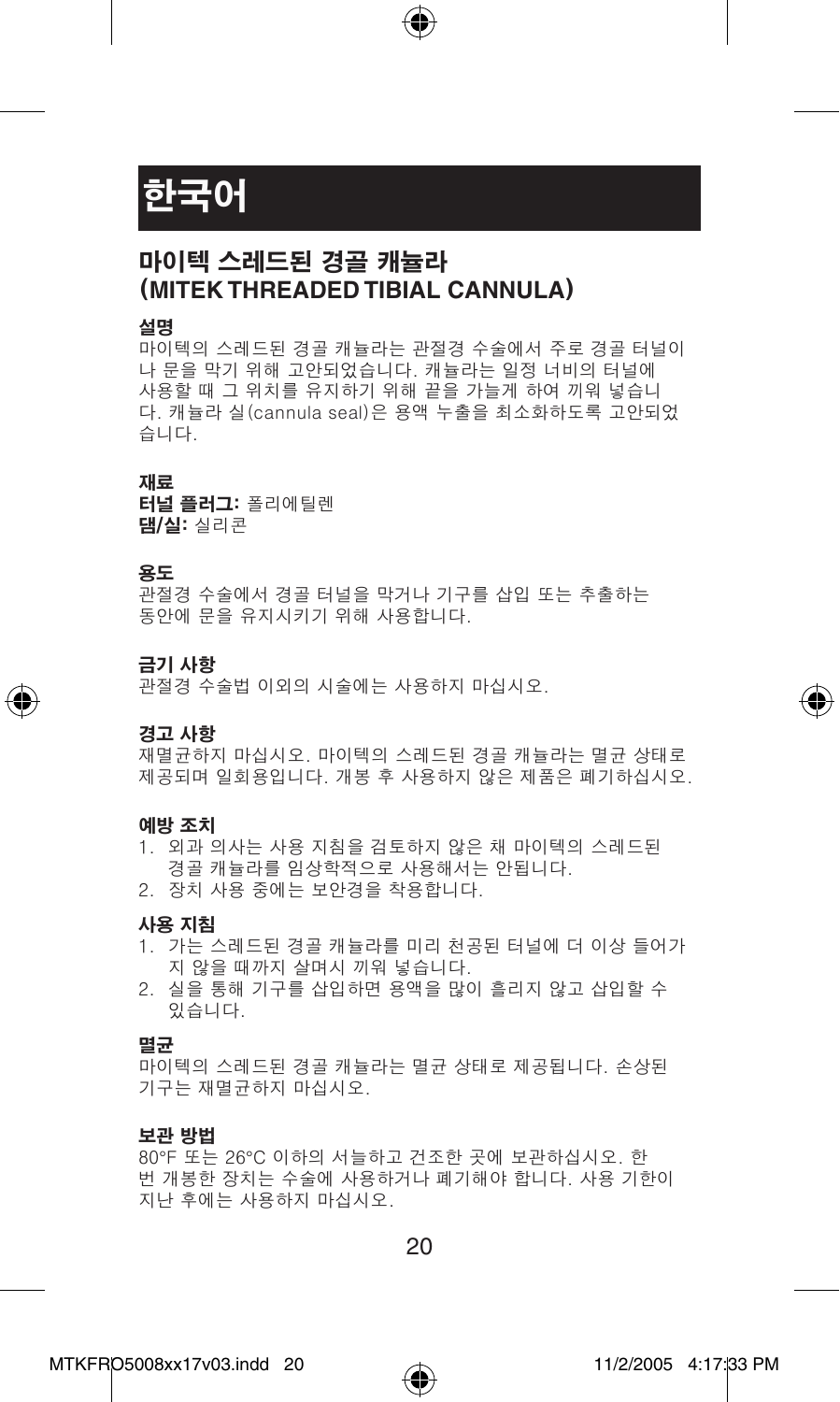

 $\overline{\phantom{a}}$ 



21

 $\bigoplus$ 

 $\overline{\phantom{a}}$ 

 $\bigoplus$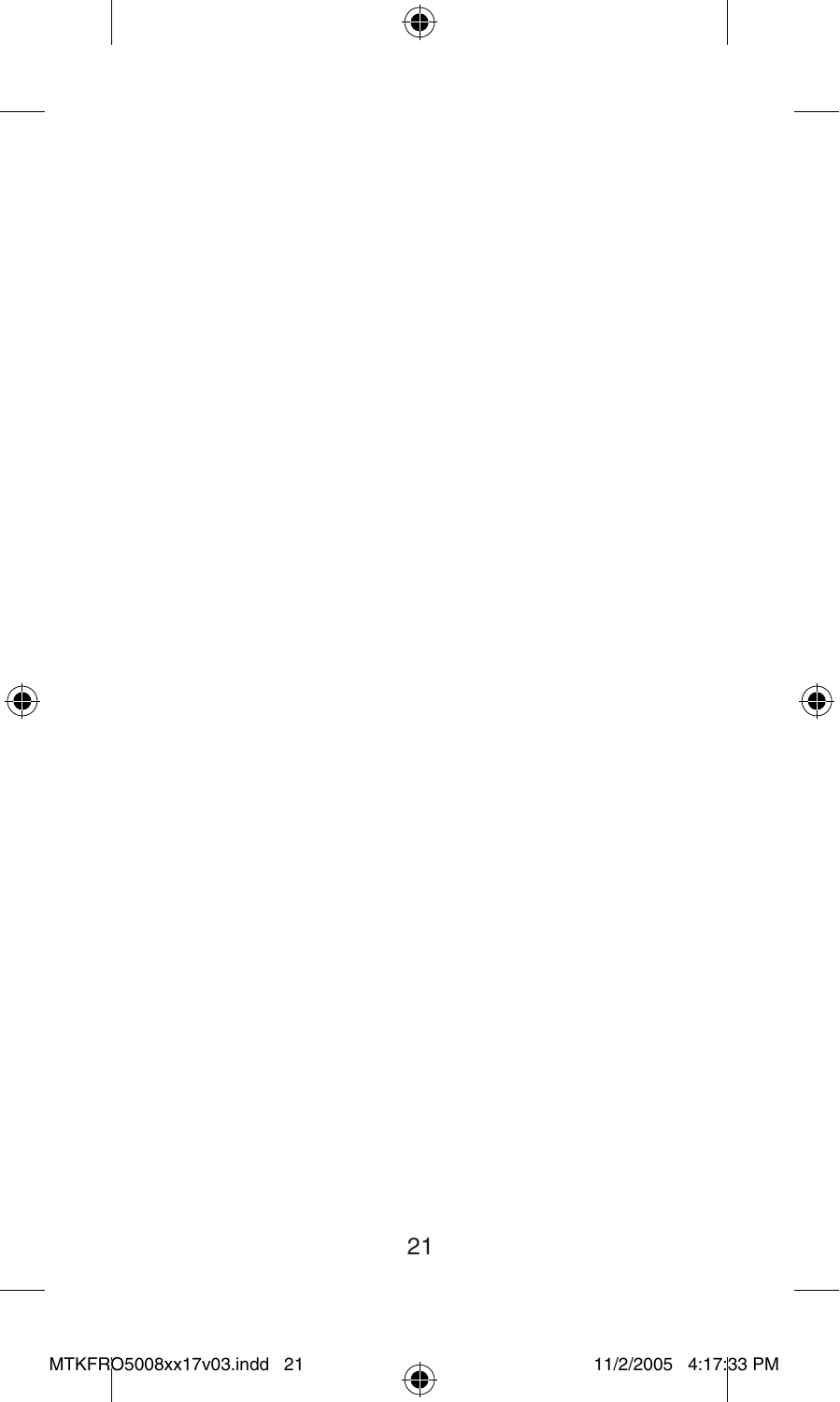

 $\overline{\phantom{a}}$ 

⊕

All rights reserved.

 $\overline{\phantom{a}}$ 





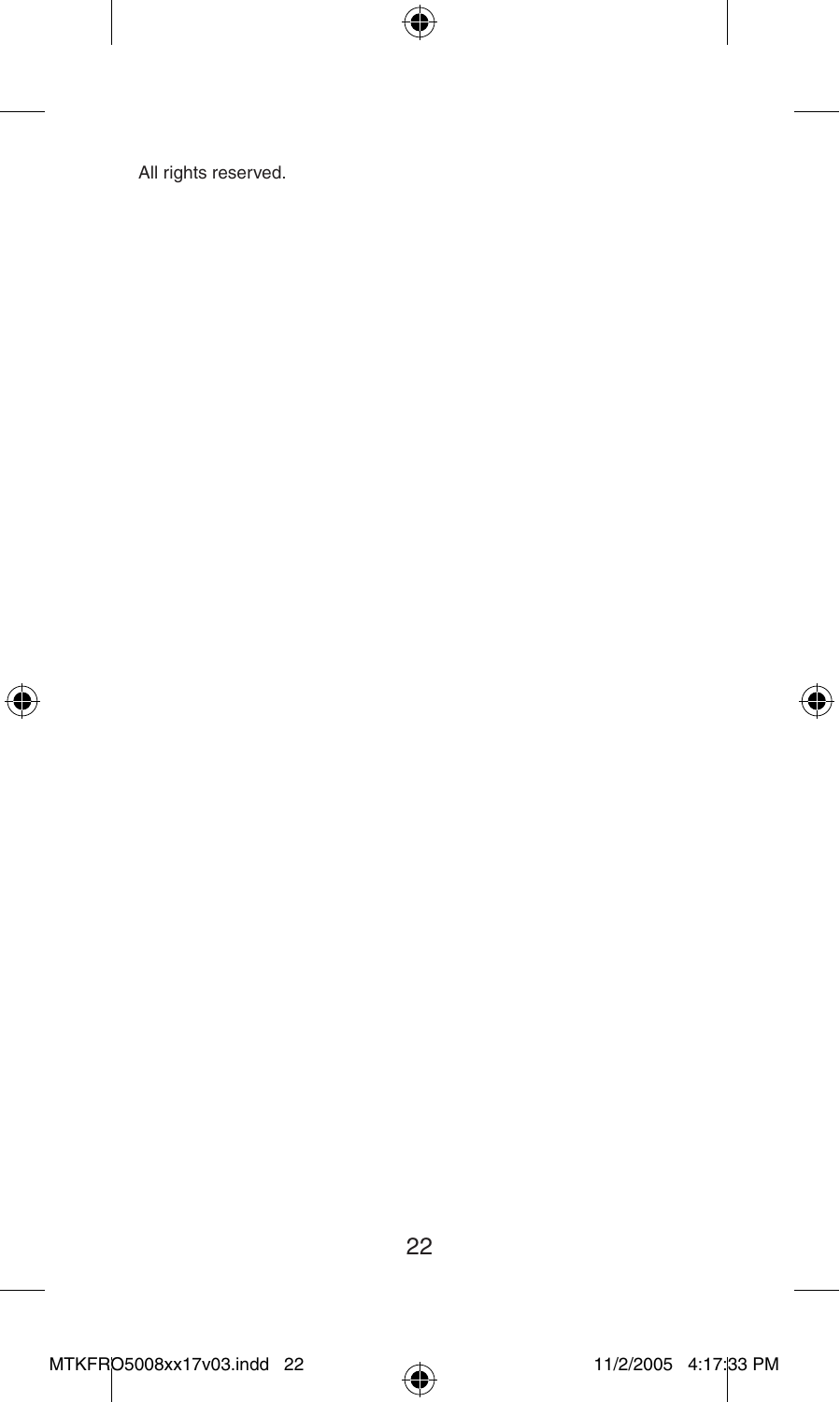

**A** JOHNSON & JOHNSON Medical GmbH Geschaftsstelle: DePuy Birkwildhain 2 A-5111 Burmoos



**B** JOHNSON & JOHNSON Medical BV Eikelenbergstraat 20 B-1700 Dilbeek



**CH** JOHNSON & JOHNSON Medical Rotzenbuehlstrasse 55 CH-8957 Spreitenbach



**CZ** JOHNSON & JOHNSON s. r. o. Na Radosti 399 155 25 Praha 5 - Zličín Česká republika



**D** ETHICON GmbH Mitek Division Oststrasse 1 D-22844 Norderstedt



**DK** JOHNSON & JOHNSON Blokken 39-41 - 3460 Birkerod



**E** JOHNSON & JOHNSON Productos Profesionales Div. ETHICON/Mitek Paseo de las Doce Estrellas, 5-7 Campo de las Naciones 28042 Madrid



**F** ETHICON S.A.S. TSA 81002 1, rue Camille Desmoulins 92787 Issy les Moulineaux CEDEX 9



**FIN** JOHNSON & JOHNSON Metsanneidonkuja 10 C2130 ESPOO



**GB** ETHICON Ltd. Bankhead Ave., Edinburgh, EH11 4HE



**GR** JOHNSON & JOHNSON Medical Products 4 Epidavrou & Aegialias Str. 15125 Maroussi, Athens

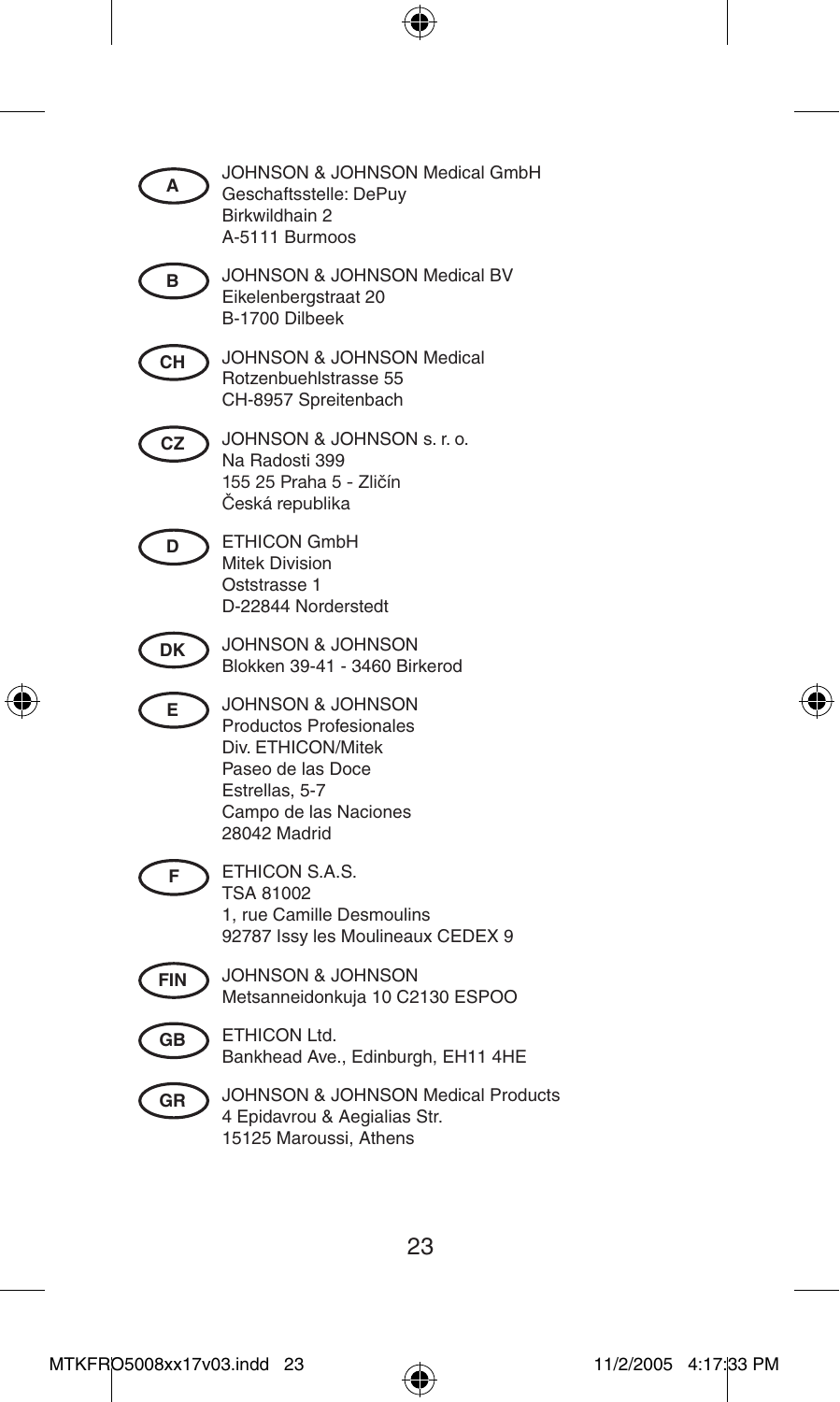| HU        | <b>JOHNSON &amp; JOHNSON Kft.</b><br>Tó Park<br>2045 Törökbálint<br>Hungary                                                             |
|-----------|-----------------------------------------------------------------------------------------------------------------------------------------|
| ı         | ETHICON S.p.A.<br>Via del Mare 56<br>00040 Pratica di Mare Rome                                                                         |
| NL        | JOHNSON & JOHNSON Medical BV<br>Computerweg 14<br>3800 AD Amersfoort                                                                    |
| PL        | JOHNSON & JOHNSON Poland Sp. z o.o.<br>UL Szyszkowa 20<br>02-285 Warszawa, Poland                                                       |
| P         | <b>JOHNSON &amp; JOHNSON</b><br><b>Produtos Profissionals</b><br>Estrada Consiglieri Pedroso, 69-A<br>Queluz-de-Baixo<br>2745 Barcarena |
| RU        | JOHNSON & JOHNSON LLC<br>43, Bolshaya Tulskaya Street<br>Moscow, 115191<br>Russia                                                       |
| <b>SK</b> | JOHNSON & JOHNSON Slovakia, s.r.o.<br>Jakubovo námestie 13<br>811 09 Bratislava<br>Slovenská republika                                  |
| s         | JOHNSON & JOHNSON AB<br>Staffans Vag 2<br>S-191 84 Sollentuna                                                                           |
| TR        | <b>Ethicon Limited</b><br>Turkiye Irtibat Office (J&J Medical)<br>Cumhuriyet Cd.<br>Gursel Plaza No. 99<br>Kat: 5 81610 Kavacik         |
| CN        | JOHNSON & JOHNSON Medical China Ltd.<br>2F, Tower B, Pacific Century Place 2A,                                                          |

⊕

- 2F, Tower B, Pacific Century Place 2A, North Worker's Stadium Road, Chaoyang District, Beijing 100027
	- 24

€

⊕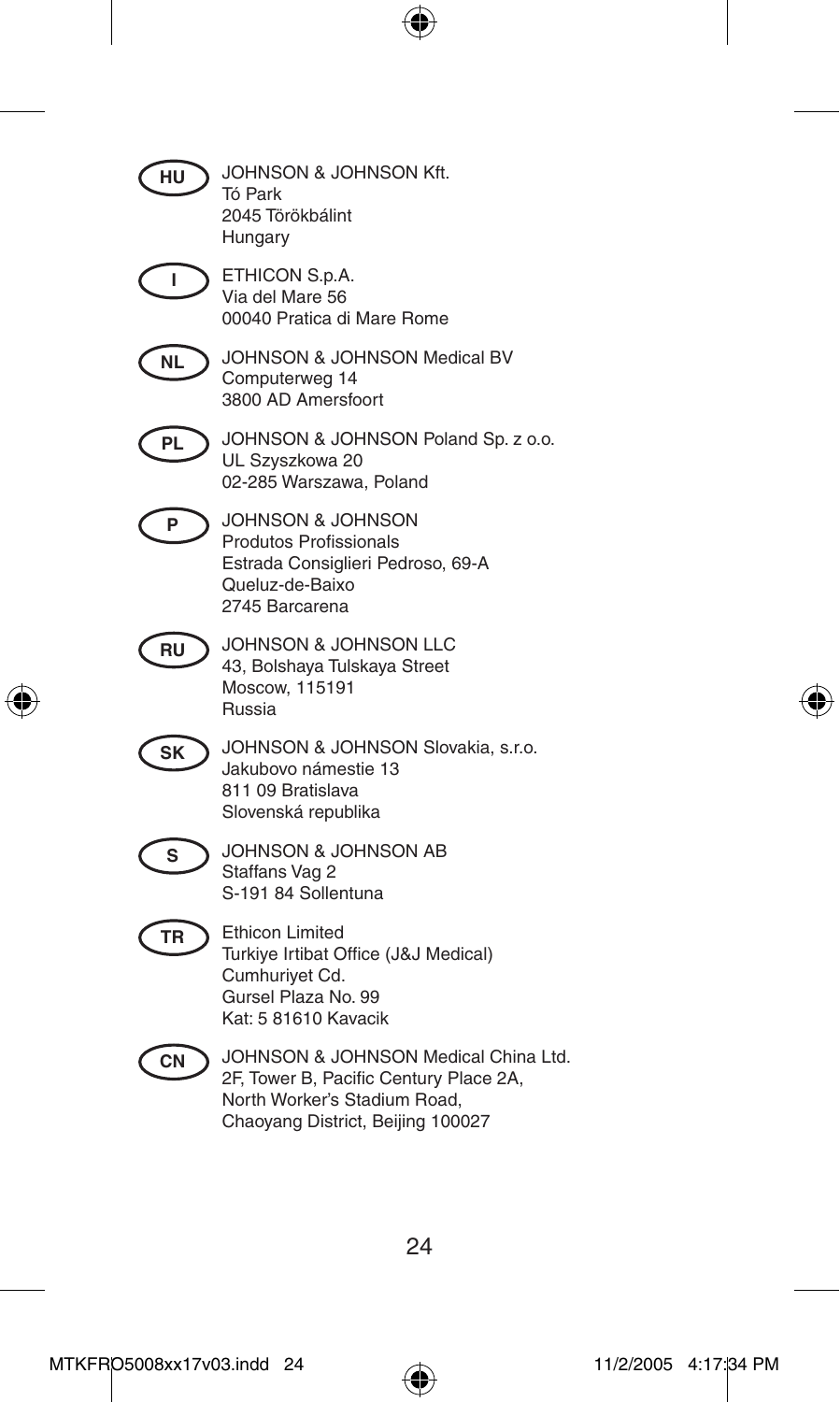

**TW JOHNSON & JOHNSON (HK) Ltd.**  Taiwan Branch 6F, 319, Sec. 2, Tun Hwa South Road Taipei 106



**KR** JOHNSON & JOHNSON Medical Korea Ltd. 14<sup>th</sup> Floor, Hanil Group Building 191, Hankang-Ro 2 KA Yongsan-ku Seoul

Australia: JOHNSON & JOHNSON Medical Pty. Ltd. 1-5 Khartoum Road North Ryde, NSW 2113

Canada: JOHNSON & JOHNSON Medical Products 200 Whitehall Drive Markham, Ontario L3R 0T5

S. Africa: JOHNSON & JOHNSON (Pty) Ltd. 2 Medical Street, (PO Box 273) Halfway House Midrand Gauteng S. Africa 1685

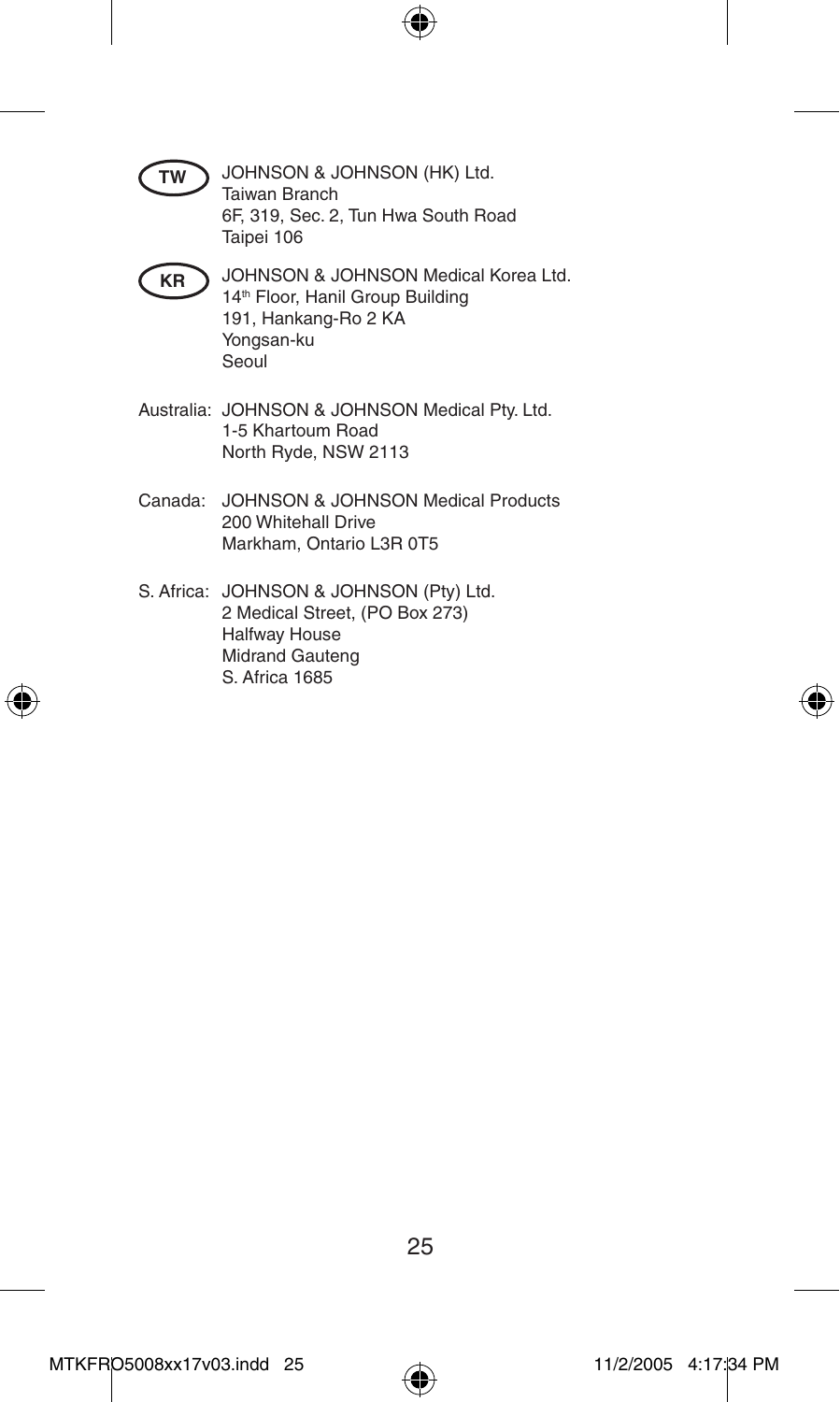## QT

 Number of Units Número de unidades Numero di unità Anzahl Nombre d'unités Aantal eenheden Número de unidades Antal enheder Yksikköjen lukumäärä *Αριθμός μονάδων*  Antal enheter Počet kusů Počet kusov Ilość Число единиц Egységek száma Birim Adedi 件数 裝置數量 수량



 Recycle Packaging Reciclar el envase Riciclare l'imballaggio Verpackung zum Recycling verwenden Recyclez l'emballage Verpakking opnieuw gebruiken Reciclar embalagem Genbrugsemballage Kierrätä pakkaus Ανακυκλώστε τη συσκευασία Återvinn förpackningen Recyklujte tento obal Recyklujte tento obal' Opakowanie nadające się do recyklingu Упаковка подлежит вторичной переработке Újrafelhasználandó csomagolás Ambalajı geri kazanın 对包装进行再循环 對包裝進行再迴圈 포장 재활용 가능